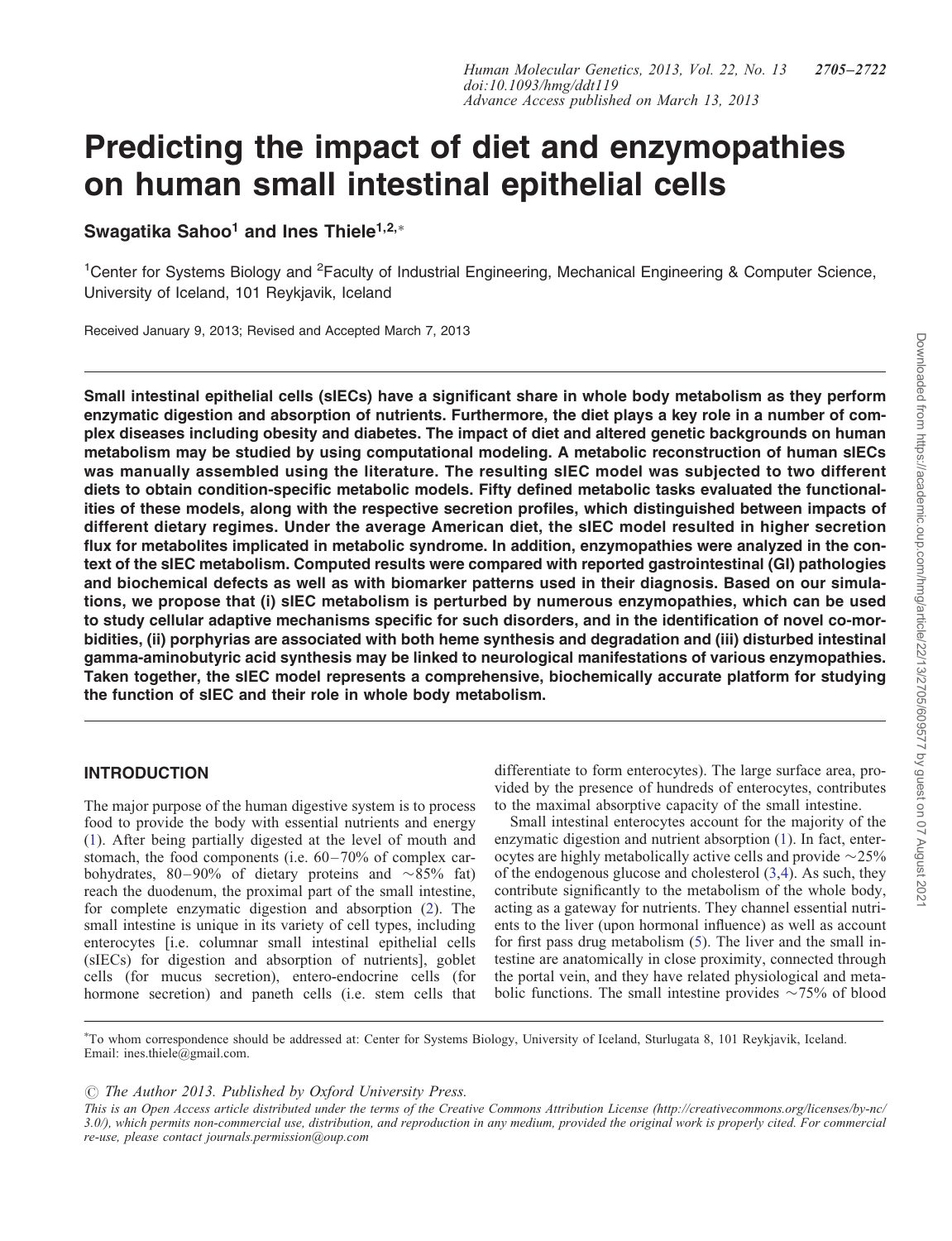flow to the liver via the hepatic portal system (6) and the liver, in turn, supplies biliary constituents through the common bile duct to the duodenum. The liver synthesizes bile acids from cholesterol, which are then delivered to the intestinal lumen to aid in the digestion and absorption of fat with their emulsifying properties. The bile acids are then actively absorbed by the enterocytes, but half of the bile acids can also diffuse through the lumen into the enterocytes. Bile acids are then sent back to the liver via the portal circulation, permitting their extensive recycling through this entero-hepatic circulation before they are finally excreted in feces (7).

Inborn errors of metabolism (IEMs) are the hereditary metabolic defects that are encountered in all major metabolic pathways occurring in man (8). IEMs have a myriad of pathological effects, affecting multiple organ systems that may lead to fatal phenotypes. IEMs can arise due to mutations in single genes (9) or multiple genes (10), which add another level of complexity to their diagnosis. Mass spectrometric analysis of whole blood samples from infants is the usual diagnostic method (e.g. looking for concentration changes of specific biomarkers). However, there exists a series of other tests, including molecular genetic testing for specific mutations, enzyme assays and further biochemical tests (e.g. urine tests and blood tests for blood gases and electrolytes), which together are employed to confirm the presence of an IEM (11). There exist multiple classification systems for these disorders depending on the clinical phenotypes, affected organs, mode of inheritance, occurrence in a specific metabolic pathway and other factors. While IEMs of the amino acid metabolism are usually treatable, IEMs involving biosynthesis of complex molecules (e.g. lysosomal storage or peroxisomal biogenesis disorders) have generally no specific treatment available (8). The use of special dietary formulations and medications usually alleviates clinical symptoms of the aminoacidopathies, and hence, is widely used as treatment strategy (8).

Genome-scale metabolic network reconstructions capture genomic, physiological and biochemical accurate data for target organisms (12). More than 100 organism-specific metabolic reconstructions have been published, including for human (13) and mouse (14). Moreover, cell-type specific reconstructions have been published for hepatocytes (15), kidney cells (16), alveolar macrophages (17), red blood cells (18) and cardiomyocytes (19). Metabolic reconstructions serve as a knowledge base for a target organism and target cell-type and can be converted into mathematical models (12). Besides describing the exact stoichiometry for metabolic reactions occurring in a cell, these reconstructions also contain information about the enzymes catalyzing the reactions and the corresponding encoding genes through gene–protein-reaction (GPR) associations. These GPR associations are expressed using the Boolean rules ('and' and 'or' relationships), where 'and' represents the requirement of the gene products for a reaction. Conversely, the 'or' relationship is employed to represent the relationship between genes encoding for isozymes, which catalyze the same reaction. These GPRs permit to connect the genotype to the phenotype and enable prediction of phenotypic changes associated with genetic alterations, e.g. enzyme deficiencies (14,20–22) or single-nucleotide polymorphisms (23). An increasing number of studies have become available, highlighting the value of computational modeling for understanding metabolism in health and disease. These studies include the analysis of comorbidity (24),

the prediction of off-target drug effects (16), the prediction of specific drug targets (25,26), the assessment of metabolic changes occurring during diabetes and ischemia (27) and the prediction of the metabolic consequences of genetic and epigenetic properties, such as dosage effect (28).

The aim of the present study was to model the digestion and absorption of dietary components by the small intestine and to analyze changes in the intestinal metabolism under different genetic backgrounds. We therefore, reconstructed a metabolic network specific for sIECs and subjected it to two different diets to obtain condition-specific metabolic models. Subsequently, we analyzed the effect of various IEMs on the models' metabolic capabilities. For IEMs that highly affected the enterocyte's metabolism, we compared the computed results with known intestinal features, such as phenotypes exhibiting extensive intestinal pathology associated with these disorders as well as with biomarker patterns used in their diagnosis.

# RESULTS

In this study, we assembled manually a comprehensive, predictive metabolic network for small intestinal enterocytes, which captures known, essential physiology and biochemistry of this cell type. We then employed the metabolic model to assess the impact of diet on the absorption and secretion capabilities of enterocytes. Finally, we investigated the consequences of enzymopathies on the enterocyte's metabolic functionalities.

## Reconstruction of the sIEC-specific metabolic network

We reconstructed the first sIECs specific metabolic network in a bottom-up fashion through an extensive literature review. We identified metabolic pathways known to occur within these cells, including sIEC-specific pathways, such as citrulline and proline metabolism, the conversion of fructose to glucose and the re-synthesis of triglyceride and cholesterol-ester. We collected information on the various transport systems specific for sIECs (Fig. 1B, Supplementary Material, Table S1), resulting in the addition of 38% new enzymatic and transport reactions, which were not captured by a previously published global human metabolic reconstruction (13) (Fig. 1E). The final human small intestine-specific enterocyte metabolic reconstruction was deemed to be hs sIEC611, where 'hs' stands for homosapiens, sIEC for sIECs, and 611 for the number of included genes. hs\_sIEC611 accounts for 1282 reactions and 433 unique metabolites distributed over five intracellular (cytosol, mitochondria, nucleus, peroxisome and endoplasmic reticulum) and two extracellular compartments (extracellular space and lumen) (Fig. 1A). Information from more than 250 peer reviewed articles and books was reviewed (Supplementary Material, Table S2) and provides supporting evidence for the metabolic content of hs\_sIEC611.

When comparing the number of reactions associated with the different metabolic pathways in sIECs (Fig. 1B), we found that the transport subsystem had the highest number of reactions associated (538; Fig. 1D and E), since a chief function of the enterocyte is the absorption of dietary nutrients from the lumen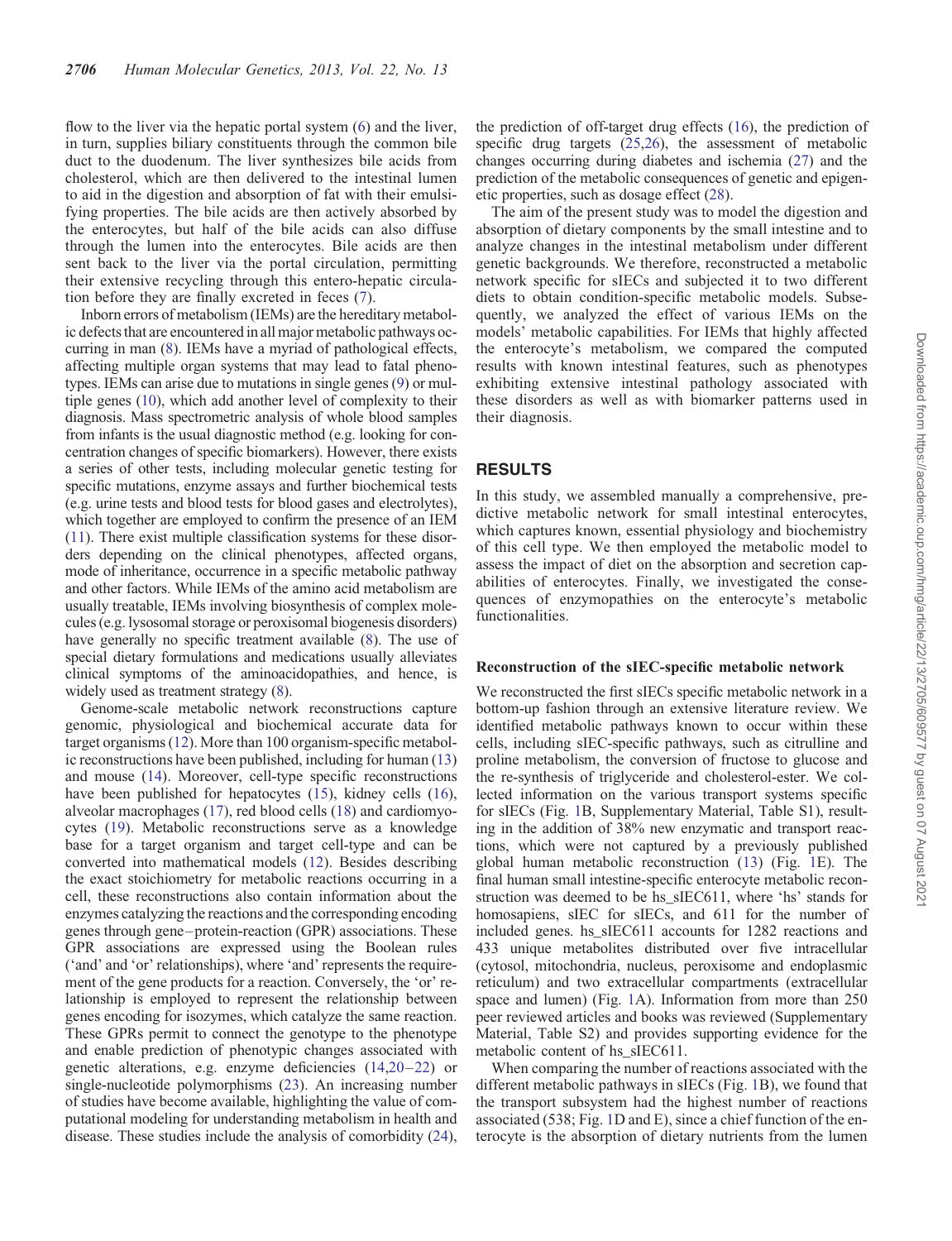

Figure 1. Properties of the human metabolic reconstruction for small intestine epithelial cells. (A) Overview of the sIEC reconstruction. <sup>∗</sup>peer-reviewed journal articles, primary literature and books. (B) Metabolic pathways that have been identified through a thorough literature review to be present in sIECs. (C) Overview of the GPR associations in the enterocyte reconstruction. (D) Coverage of metabolic and transport reactions in the enterocyte reconstruction with respect to Recon 1 (exchanges, luminal adjustments and novel metabolic and transport reactions existing in the enterocyte network have not been shown). (E) Addition of novel reactions to the enterocyte reconstruction, di-peptides, and dietary fibers were two subsystems that were absent in the previous human metabolic reconstruction, Recon 1 (13).

(apical uptake). Additionally, enterocytes take up nutrients from the arterial blood (basolateral uptake), depending on their own metabolic needs. Numerous metabolites, including bilirubin, nitric oxide and cholesterol, are also secreted into the lumen. Nutrient transporters are normally located at either the luminal or basolateral side, depending on the nature of the transporter. An exception is the GLUT-2 transporter, which is usually present at the basolateral side, but which can also migrate onto the luminal side to aid in glucose absorption under fully fed state (29). Moreover, the lipid metabolic pathway accounted for most metabolic reactions (134 reactions), followed by nucleotide metabolism (113 reactions) and carbohydrate metabolism (70 reactions). The supplementary text contains a detailed description of the covered subsystems.

To evaluate the predictive potential of a condition-specific model that can be derived from the sIEC-specific reconstruction, we tested for the model's capability to produce all defined biomass precursors under rich medium conditions (i.e. all metabolites, for which exchange reactions were defined, were allowed to be taken up) as well as under two defined dietary conditions, being an average American diet and a balanced diet.

Moreover, we performed an extensive literature review to collect metabolic capabilities that can be accomplished by sIECs and formulated 50 different 'metabolic tasks', which sIECs, and thus our model, should be able to fulfill (Table 1, see Supplementary Material, Table S4 for associated references and flux values under different diets). We then tested the model's capability to carry a non-zero flux for each metabolic task under different simulation conditions using flux balance analysis (30). We also defined a sIEC-specific secretion profile based on a thorough literature review. A total of 267 exchange reactions were constrained accordingly for luminal uptake secretion and basolateral uptake secretion patterns (Supplementary Material, Table S5). We subsequently tested the model's capability to carry flux through the exchange reactions using flux variability analysis (FVA) (31) and compared the results with the defined secretion profile.

#### Effects of different diets on the metabolic tasks of sIECs

We were interested in investigating the consequences of different diets on the sIEC metabolism. Therefore, we simulated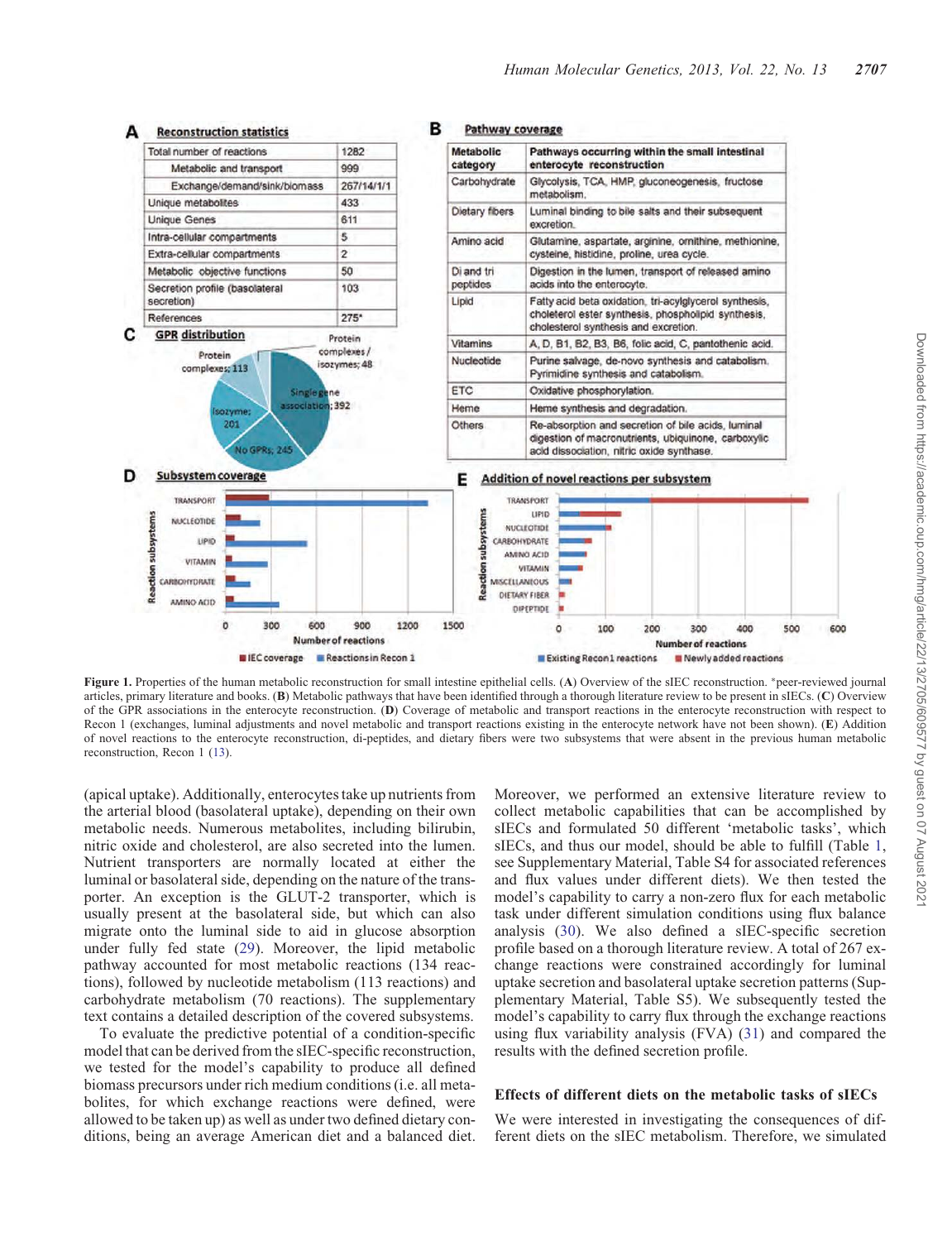| <b>Table 1.</b> Effect of diet on the metabolic tasks defined for sIECs |
|-------------------------------------------------------------------------|
|-------------------------------------------------------------------------|

| Metabolic task                                      | Physiological function                                                                                                     | D1 versus D2 |
|-----------------------------------------------------|----------------------------------------------------------------------------------------------------------------------------|--------------|
| Secretion of lactate from glucose uptake            | Glucose utilization for energy production.                                                                                 | $\uparrow$   |
| Glutamine to glucose conversion                     | Endogenous glucose production.                                                                                             | $\uparrow$   |
| Glutamine to proline conversion                     | Delivery to the liver.                                                                                                     | $\uparrow$   |
| Glutamine to ornithine conversion                   | For spermine synthesis.                                                                                                    | $\uparrow$   |
| Glutamine to citrulline conversion                  | For arginine synthesis. Biomarker of active enterocyte mass (85). This metabolic task is<br>exclusive to enterocytes (86). | ↑            |
| Glutamine to lactate conversion                     | Utilization of glutamine, sparing glucose.                                                                                 | ✓            |
| Glutamine to aspartate conversion                   | For nucleotide synthesis.                                                                                                  | ✓            |
| Glutamine to carbon dioxide conversion              | Utilization of glutamine, sparing glucose.                                                                                 |              |
| Glutamine to ammonia conversion                     | Glutaminase activity to generate glutamate.                                                                                | ✓            |
| Putrescine to methionine conversion                 | Regeneration of methionine.                                                                                                |              |
| Basolateral secretion of alanine                    | Delivery to the liver.                                                                                                     | $\uparrow$   |
| Basolateral secretion of lactate                    | Delivery to the liver.                                                                                                     | $\uparrow$   |
| Synthesis of arginine                               | Semi-essential amino acid.                                                                                                 | $\uparrow$   |
| Synthesis of proline                                | To be sent to liver. The pyroline-5-carboxylate synthase is specific to the small intestine (87).                          | ✓            |
| Synthesis of alanine from glutamine                 | To be sent to the liver.                                                                                                   | $\times$     |
| Basolateral secretion of proline                    | To be sent to the liver.                                                                                                   | $\uparrow$   |
| Basolateral secretion of arginine                   | To be sent to the liver.                                                                                                   | $\uparrow$   |
| Basolateral secretion of ornithine                  | To be sent to the liver.                                                                                                   |              |
| Synthesis of spermine                               | Protective effect in small intestine.                                                                                      |              |
| Synthesis of spermidine                             | To be sent to the liver.                                                                                                   | $\uparrow$   |
| Synthesis of nitric oxide                           | Aids in GI motility.                                                                                                       |              |
| Synthesis of cholesterol                            | Membrane constituent.                                                                                                      |              |
| De novo purine synthesis                            | Energy intermediate.                                                                                                       | $\uparrow$   |
| Salvage of purine bases                             | Energy intermediate.                                                                                                       |              |
| Purine catabolism                                   | Energy intermediate.                                                                                                       |              |
| Pyrimidine synthesis                                | Maintenance of the purine level and important byproduct release.                                                           |              |
| Pyrimidine degradation (uracil)                     | Maintenance of purine and pyrimidine levels and important byproduct release.                                               |              |
| Fructose to glucose conversion                      | Fructose utilization.                                                                                                      |              |
| Uptake and secretion of cholic acid                 | Enterohepatic circulation.                                                                                                 |              |
| Uptake and secretion of glyco-cholic acid           | Enterohepatic circulation.                                                                                                 |              |
| Uptake and secretion of tauro-cholic acid           | Enterohepatic circulation.                                                                                                 |              |
| HMP shunt pathway                                   | Generation of reducing equivalents and precursor for nucleotide synthesis.                                                 |              |
| Malate to pyruvate conversion                       | Maintenance of cytosolic pyruvate pool.                                                                                    | $\uparrow$   |
| Synthesis of urea                                   | Elimination of ammonia.                                                                                                    |              |
| Cysteine to pyruvate conversion                     | Maintenance of cytosolic pyruvate pool.                                                                                    |              |
| Methionine to cysteine conversion                   | Synthesis of cysteine.                                                                                                     | ↑            |
| Synthesis of triacylglycerol                        | To be transported in chylomicrons for body needs.                                                                          |              |
| Phosphatidylcholine synthesis in<br>mitochondria    | Membrane constituent.                                                                                                      | ↑            |
| Binding of bile acids to dietary fibers             | Cholesterol lowering effect of dietary fibers.                                                                             |              |
| Synthesis of FMN                                    | Conversion of riboflavin to active form.                                                                                   |              |
| Synthesis of FAD                                    | Fatty acid oxidation.                                                                                                      |              |
| Synthesis of 5-methyl-tetrahydrofolate              | Generated from folic acid, an important co-factor in one carbon metabolism.                                                |              |
| Putrescine to GABA conversion                       | Exerts protective effect in small intestine.                                                                               | $\uparrow$   |
| Superoxide dismutase activity                       | Free radical scavenger.                                                                                                    | ✓            |
| Carbonic anhydrase activity                         | For availability of bicarbonate.                                                                                           |              |
| TCA cycle flux                                      | Energy generation, anaplerosis, and amphibolic role.                                                                       | $\uparrow$   |
| Histidine to form-imino-glutamic acid<br>conversion | One-carbon metabolism.                                                                                                     | ↑            |
| Heme synthesis                                      | Prosthetic part of hemoglobin.                                                                                             |              |
| Heme degradation                                    | For availability of iron.                                                                                                  |              |
| Cell maintenance                                    | Cell viability.                                                                                                            | ↑            |

Please refer to Supplementary Material, Table S4 for the references for each metabolic task. Tick mark represents that corresponding task was performed and the flux value obtained for both the diets were similar, upper arrow represents higher flux values obtained in the American diet when compared with the balanced diet, and cross represents that task could not be performed by either diet. D1: Average American diet, D2: balanced diet.

an average American (32) and a balanced diet (1,33,34) and tested the model's capability to perform the 50 different metabolic tasks (Table 1, Supplementary Material, Table S4). When comparing the results for the maximal possible flux values of the different metabolic tasks, we found an increased flux for the synthesis of important products, such as glucose, ornithine and citrulline, from glutamine in the average

American diet compared with the balanced diet (Table 1). Simultaneously, the glutamine oxidation flux to carbon dioxide was higher under the average American dietary regime, reflecting the higher glutamine availability in this diet. The conversion of fructose to glucose was not possible in the balanced diet due to the absence of fructose in this diet (1). The synthesis flux of 5-methyltetrahydrofolate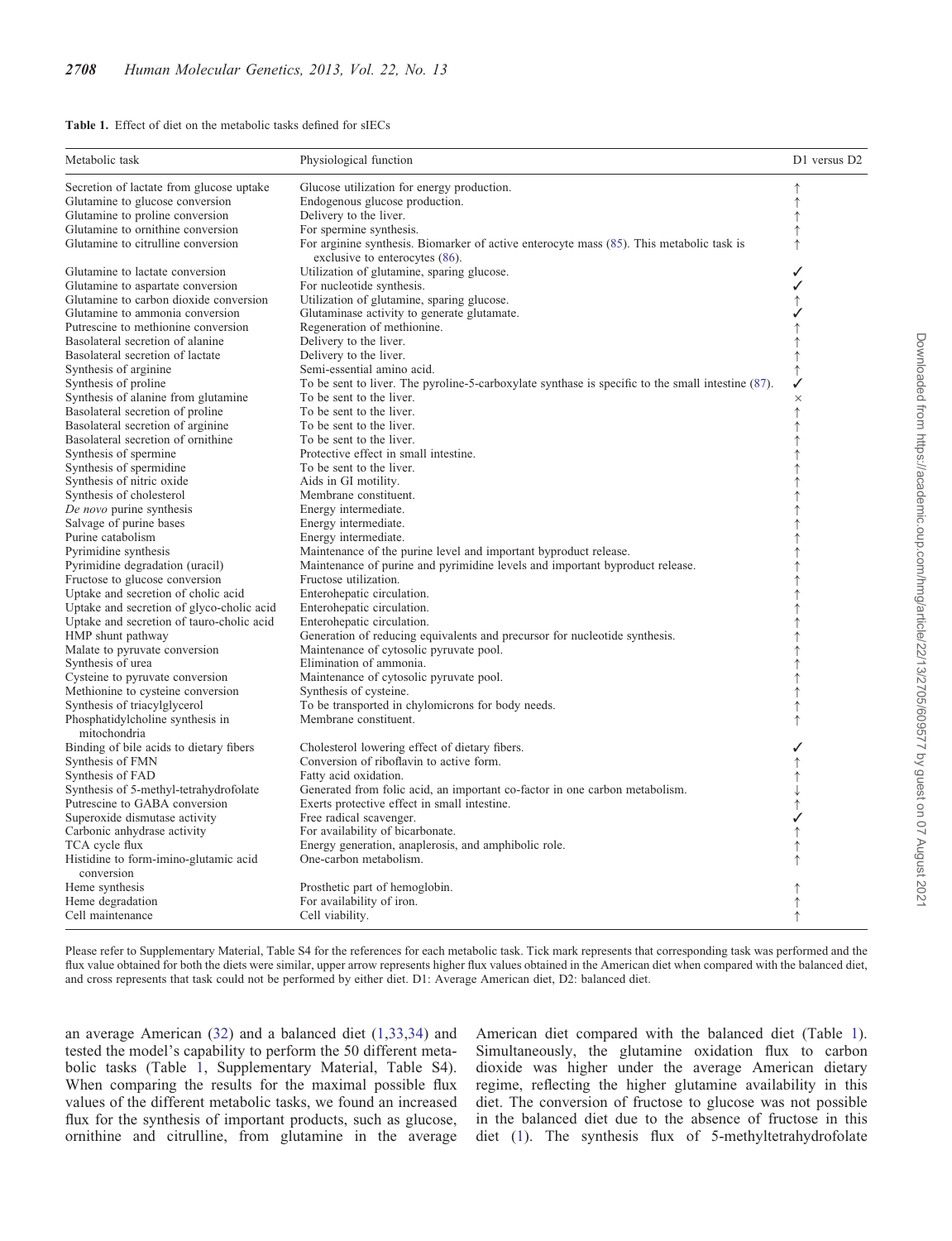(5-methyl-THF) was higher in the balanced diet compared with the average American diet due to the influx of its precursor folate in the simulation of the balanced diet. 5-Methyl-THF is an important one carbon substituted folate and participates in amino acid and purine metabolism. Further, when compared with a balanced diet, the average American diet caused a higher flux of luminal inputs, which was particularly the case for fat (i.e. triglycerides and cholesterol) and for carbohydrates. This increased input flux led to a 45% higher flux through the biomass reaction in the average American diet. Another noteworthy observation was the failure to synthesize alanine from glutamine in the absence of glucose, which we observed for both diets (when glucose was removed under this particular simulation condition). The literature review revealed that the major source of pyruvate, which serves as the precursor for lactate and alanine production, is glucose rather than glutamine in sIECs. This conversion route has been demonstrated by  $^{13}$ C-nuclear magnetic resonance studies (3).

To evaluate potential effects of intestinal nutrient absorption on whole body metabolism, we analyzed secretion patterns obtained from the two diets. We performed FVA for the models corresponding to the two diets and compared the computed maximum flux values of each exchange reaction on the basolateral side. A total of 80 metabolites showed differences in their secretion profiles between the two diets (Supplementary Material, Table S5). For instance, higher flux through the secretion reactions for vitamin E (2-fold), choline (1.4-fold) and retinol (2-fold) was observed when the balanced diet was compared with the average American diet. The balanced diet is designed to provide essential vitamins (both water- and fatsoluble ones) and minerals, which should be principally also provided in an average American diet. However, the model failed to secrete components, such as biotin, pantothenic acid and chloride, since these components were missing in the average American diet chart (32). Interestingly, we observed a 2-fold elevation in maximal possible flux values for the secretion of cholesterol esters, and triglycerides when the model was provided with the average American diet compared to the balanced diet. Additionally, the maximal possible secretion flux values for cholesterol and glucose were 4- and 3-fold higher, respectively, in the average American diet than in the balanced diet. When we compared the essential fatty acids secretion pattern, linoleic acid (C18:2) secretion was 2-fold higher in the average American diet, whereas linolenic acid (C18:3) secretion was 2-fold higher in the balanced diet.

#### Impact of enzymopathies on the enterocyte metabolism

To study the difference in the sIEC metabolism during healthy and diseased states, we analyzed the effect of IEMs on the enterocyte metabolism in the context of the average American diet. hs sIEC611 captured 109 IEMs out of the 235 IEMs that we have recently mapped onto the global human metabolic reconstruction (20) (Supplementary Material, Table S6). Of these, we considered for further analysis of 103 IEMs, which are caused by mutations in a single gene, meaning that they had one gene-one reaction (66 IEMs) or one gene-many reaction (37 IEMs) associations. Additionally, we analyzed the *in silico* effect of cystinuria (OMIM: 220 100), which is caused

by mutation in either solute carrier family 3 (*SLC3A1*, GeneID: 6519) or solute carrier family 7 (*SLC7A9*, GeneID: 11 136). Cystinuria was included in the analysis as the intestinal dibasic amino acid transport system is defective in these patients (35), and thus evidence of the expression of both the genes in human sIECs exists. For each IEM, we deleted the corresponding metabolic reaction(s) and computed the maximal possible flux value for each metabolic task. We found that 76% (79 of 104) IEMs affected at least one of the defined metabolic tasks in hs\_sIEC611, when simulated on an average American diet (Fig. 3). Thirty-six of these IEMs (45%) resulted in intestinal pathology or biochemical defect and correspond to reported true positive cases (Table 2). When compared with the reported biomarker patterns used for diagnosis of the simulated IEMs, the model failed to predict the elevated biomarker patterns for 10 IEMs, including hyperprolinemia and glycogen storage disease XI (Supplementary Material, Table S7). We also investigated the basolateral secretion profiles in the different IEM conditions (Fig. 4). The model corresponding to carbamoyl phosphate synthetase I deficiency (OMIM: 237 300) showed a reduced secretion of citrulline, which is consistent with the known reduced citrulline level in these patients. The methylmalonic acidemia model predicted reduced secretion flux for cysteine, which is in agreement with reduced cysteine levels seen in methylmalonic acidemia patients (36). Analysis of the model's metabolic capability revealed that this reduced cysteine secretion flux is due to the model's inability to convert methionine to cysteine. The computational analysis thus provides a mechanistic explanation for the observed biomarker, which represents a novel testable hypothesis.

We then categorized the IEMs according to the metabolic pathways they occurred in. The highest number of IEMs was associated with carbohydrate metabolism (23 IEMs), followed by amino acid metabolism (19 IEMs), lipid metabolism (18 IEMs), nucleotide metabolism (nine IEMs), heme biosynthesis (eight IEMs) and two further IEMs (see also Fig. 2). We then analyzed the computed effects of the IEMs on the defined metabolic tasks, which were either flux reduction (drop) or abolishment (block) (Fig. 3). A total of eight IEMs affected only one metabolic task. The hexose monophosphate shunt (HMP) metabolic task had the highest reduction in flux value in 27 IEMs (Fig. 3). Twelve IEMs caused reduction and five IEMs caused block in the cell maintenance/biomass function. Out of these 17 IEMs that affected the cell maintenance function, 8 were found to be associated with intestinal pathology or intestinal biochemical defect (Table 2). Interestingly, reduction in the flux through the trichloroacetic acid (TCA) cycle, synthesis of gamma-amino-butyric acid, and gluconeogenesis from glutamine were the other common effects observed in the simulation results for the IEMs affecting the cell maintenance task. Moreover, we predicted various IEMs to affect the transport function of the sIECs by causing reduction in alanine (10 IEMs), lactate (7 IEMs), proline (20 IEMs), arginine and ornithine secretion (6 IEMs each), or a block in arginine secretion (7 IEMs). The metabolic task for synthesis of phosphatidylcholine was affected by six IEMs, with all of them causing blocked flux (Fig. 3). Interestingly, three of these IEMs have been associated with small intestinal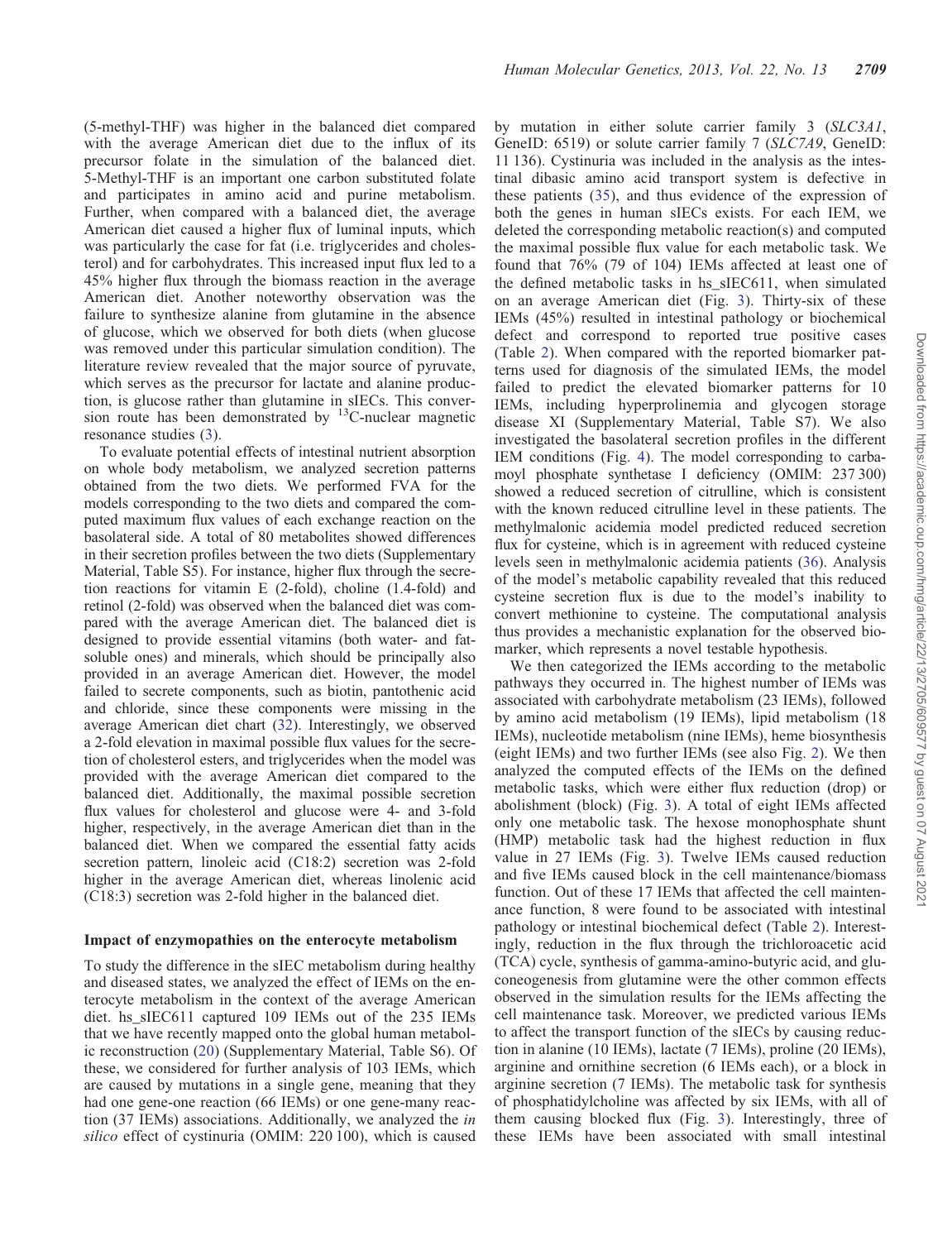| <b>IEMs</b>                                                                              | Deficient enzyme and specific gene<br>mutation                                                                                              | Symptoms/organs affected                                                                                    | Relation to small intestine                                                                                                                                                                                                                                                                                                                                            |
|------------------------------------------------------------------------------------------|---------------------------------------------------------------------------------------------------------------------------------------------|-------------------------------------------------------------------------------------------------------------|------------------------------------------------------------------------------------------------------------------------------------------------------------------------------------------------------------------------------------------------------------------------------------------------------------------------------------------------------------------------|
| Porphyrias<br>Porphyria ('FCLTm')/<br>erythropoietic protoporphyria                      | Ferrochelatase (FECH, Gene ID: 2235,<br>E.C. $4.99.1.1$ ).                                                                                  | Acute photosensitivity and liver<br>failure, polyneuropathy (88).                                           | One retrospective case study revealed<br>black blood stained fluid in small<br>intestine (89). Mouse model showed<br>massive bile duct proliferation and                                                                                                                                                                                                               |
| Porphyria ('ALASm')/ sideroblastic<br>anemia                                             | 5-aminolevulinate synthase (ALAS2,<br>Gene ID: 212, E.C. 2.3.1.37).                                                                         | Fatigue, dizziness, a rapid<br>heartbeat, pale skin, and an<br>enlarged liver and spleen<br>(OMIM: 300751). | biliary fibrosis (90).<br>No direct link between small intestine<br>malfunction and sideroblastic anemia<br>could be found. However,<br>erythropoietic protoporphyria patients<br>have been reported to have small<br>intestinal signs and have also been<br>reported to develop eventually<br>sideroblastic anemia (91).                                              |
| Acute intermittent porphyria                                                             | Hydroxymethylbilane synthase ( <i>HMBS</i> ,<br>Gene ID: 3145, E.C. 2.5.1.61)                                                               | GI system, nervous system<br>(OMIM: 176 000).                                                               | In one case, trans-mural infarction of<br>distal ileum and the existence of sickle<br>cell anemia caused death (49).                                                                                                                                                                                                                                                   |
| Variegate porphyria                                                                      | Protoporphyrinogen oxidase (PPOX,<br>Gene ID: 5498, E.C. 1.3.3.4)                                                                           | Skin, peripheral nervous system,<br>liver (OMIM: 176 200).                                                  | Two cases of co-existence of variegate<br>porphyria and celiac disease have<br>been reported. Coincidental existence<br>of porphyrias and celiac disease also<br>exists, villous atrophy has been seen<br>(50).                                                                                                                                                        |
| Delta-amino-levulinate dehydratase<br>deficiency                                         | Delta-aminolevulinate dehydratase<br>$(ALAD,$ Gene ID: 210, E.C. 4.2.1.24)                                                                  | Described as one form of<br>acute hepatic porphyria<br>(OMIM: 125 270)                                      | Six cases have been reported. Severe<br>abdominal pain may cause nervous<br>symptoms $(48)$ .                                                                                                                                                                                                                                                                          |
| Hereditary coproporphyria                                                                | Coproporphyrinogen-III oxidase (CPOX,<br>Gene ID: 1371, E.C. 1.3.3.3)                                                                       | Nervous system, skin<br>(OMIM: 121 300)                                                                     | Delay in transit time in small intestine<br>has been observed (92).                                                                                                                                                                                                                                                                                                    |
| Nucleotide disorders<br>Adenosine deaminase (ADA)<br>deficiency                          | Adenosine deaminase (ADA, Gene ID:<br>100, E.C. $3.5.4.4$ )                                                                                 | Immune systems (OMIM:<br>102 700)                                                                           | ADA deficient mice died at the third day<br>of birth and has been reported to show<br>pathological signs of small intestinal<br>cell death (93).                                                                                                                                                                                                                       |
| Orotic aciduria                                                                          | Uridine 5'-monophosphate synthase<br>(UMPS, Gene ID: 7372, E.C. 2.4.2.10)<br>and E.C. 4.1.1.23)                                             | Heart, muscle, nervous system<br>(OMIM: 258 900)                                                            | Orotic aciduria has been reported in short<br>bowel syndrome (94).                                                                                                                                                                                                                                                                                                     |
| Carbohydrate disorders<br>Glycogen storage disease XI<br>Hereditary fructose intolerance | L-lactate dehydrogenase (LDHA, Gene<br>ID: 3939, E.C. 1.1.1.27)<br>Fructose-bisphosphate aldolase B<br>(ALDOB, Gene ID: 229, E.C. 4.1.2.13) | Kidney, muscle, skin<br>(OMIM: 612933)<br>Liver (OMIM: 229 600)                                             | Patients exhibit intestinal malabsorption<br>and diarrhea (95).<br>GI symptoms include nausea, vomiting,<br>abdominal pain, and meteorism (i.e.                                                                                                                                                                                                                        |
| Glucose-galactose<br>malabsorption                                                       | Sodium/glucose cotransporter 1<br>$(SLC5A1,$ Gene ID: 6523)                                                                                 | GI system (OMIM: 606 824)                                                                                   | excessive gas accumulation) (96).<br>The transport protein, located at the<br>apical surface of enterocytes, actively<br>absorbs glucose and galactose into the<br>cells. Defective transporter leads to<br>primary GI disturbances, <i>i.e.</i> chronic                                                                                                               |
| Pyruvate kinase deficiency                                                               | Pyruvate kinase 1 ( <i>PKLR</i> , Gene ID:<br>5313, E.C. 2.7.1.40)                                                                          | Liver, spleen, gall bladder<br>(OMIM: 609 712 and OMIM:<br>266 200)                                         | diarrhea as seen in this disorder (97).<br>No direct link reported but an increased<br>abundance of the pyruvate kinase M2<br>form has been used as an<br>inflammatory marker in patients with<br>IBD (98).                                                                                                                                                            |
| Congenital lactase deficiency/<br>congenital alactasia                                   | Lactase-phlorizin hydrolase (LCT,<br>GeneID: 3938, E.C. E.C. 3.2.1.108<br>and 3.2.1.62)                                                     | Digestive system<br>(OMIM:223 000)                                                                          | Congenital lactase deficiency is a severe<br>GI disorder characterized by watery<br>diarrhea in infants fed with breast milk<br>or other lactose-containing formulas.<br>Other clinical signs include vomiting,<br>failure to thrive, dehydration,<br>disacchariduria including lactosuria,<br>renal tubular acidosis and amino<br>aciduria. In a clinical study of 16 |

Table 2. IEMs that showed intestinal metabolic dysfunction during *in silico* simulation and their relation to small intestinal pathology and biochemical defects as reported in the literature

patients, it was identifed that the mean height of the epithelial cells was reduced in all cases (99,100).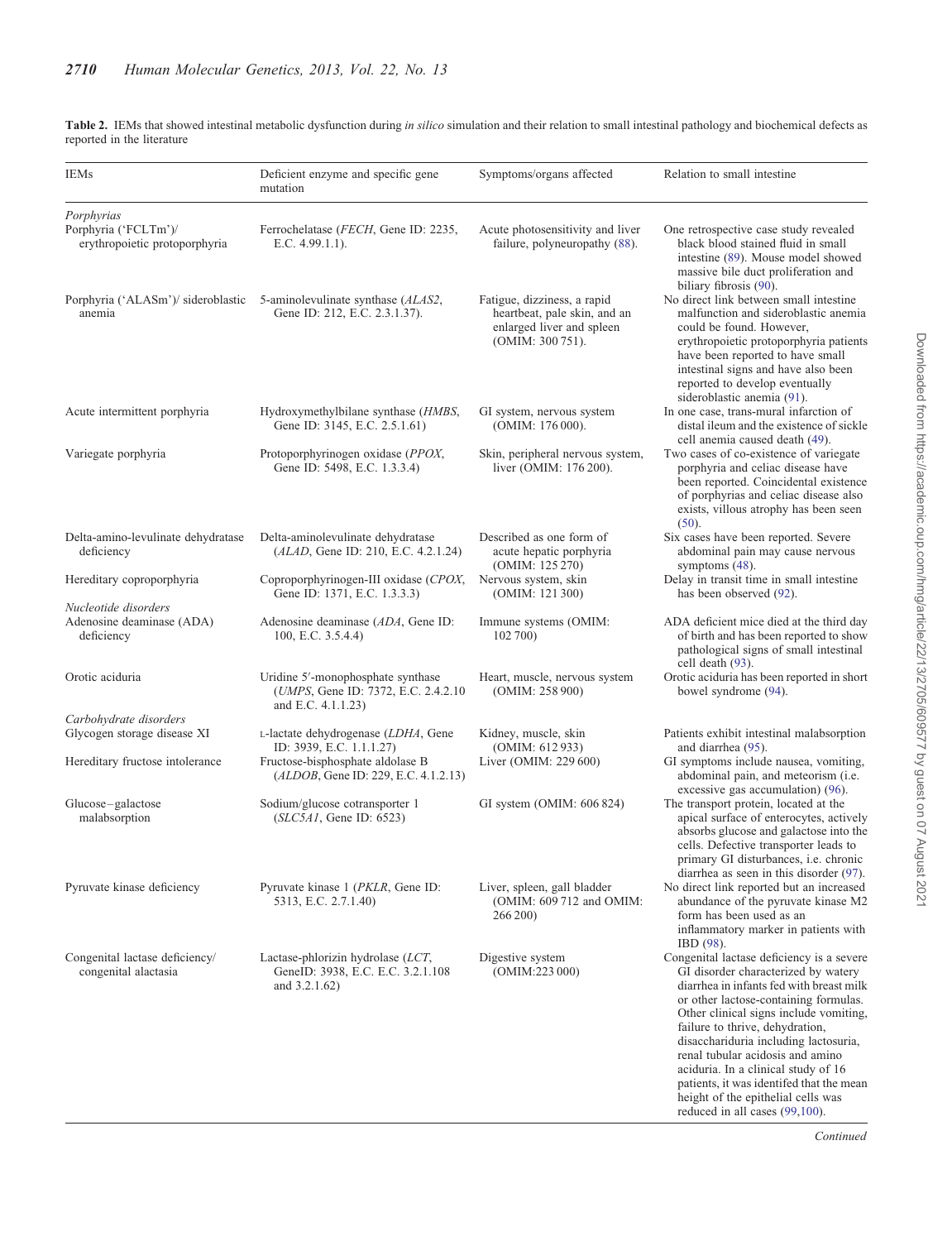|  | Table 2. Continued |
|--|--------------------|
|--|--------------------|

| <b>IEMs</b>                                                                                                    | Deficient enzyme and specific gene<br>mutation                                                                                                                                                                              | Symptoms/organs affected                                                                  | Relation to small intestine                                                                                                                                                                                                                                                                                                                                                                                                                                                             |
|----------------------------------------------------------------------------------------------------------------|-----------------------------------------------------------------------------------------------------------------------------------------------------------------------------------------------------------------------------|-------------------------------------------------------------------------------------------|-----------------------------------------------------------------------------------------------------------------------------------------------------------------------------------------------------------------------------------------------------------------------------------------------------------------------------------------------------------------------------------------------------------------------------------------------------------------------------------------|
| Glycogen storage disease I (GSD I)                                                                             | Glucose-6-phosphatase and<br>Glucose-6-phosphate translocase<br>(G6PC or SLC37A4, GeneID: 2538,<br>2542, E.C. 3.1.3.9). GSD type 1 a is<br>casued due to mutations in G6PC and<br>type 1 b due to defect in <i>SLC37A</i> . | Liver, kidney, digestive system,<br>respiratory system, skeletal<br>system (OMIM:232 200) | In both of these disorders, there is<br>frequently occurring chronic diarrhea.<br>Additionally, in GSD Ib, loss of<br>mucosal barrier function due to<br>inflammation seems to be the main<br>cause of diarrhea (101). There is<br>disordered intestinal function in both<br>$(102)$ , while untreated type 1b can<br>lead to intestinal mucosal ulcers (103).                                                                                                                          |
| Fanconi-Bickel syndrome (FBS)                                                                                  | GLUT2 ( $SLC2A2$ , GeneID: 6514)                                                                                                                                                                                            | Nervous system, skeletal system,<br>liver, kidney, pancreas<br>(OMIM:227810)              | FBS patients exhibit intestinal<br>malabsoprtion and diarrhea (104).<br>Microvillus inclusion disease (MVID)<br>is a rare congenital enteropathy<br>associated with brush border atrophy<br>and reduced expression of enzymes at<br>the enterocyte's apical surface. MVID<br>is associated with mutations in the<br>MYO5B gene, which is expressed in<br>all epithelial tissues. Patients with<br>MVID were seen to develop FBS<br>while receiving total parenteral<br>nutrition (105). |
| Congenital sucrase-isomaltase<br>deficiency (CSI)                                                              | Sucrase-isomaltase (SI, Gene ID:6476,<br>E.C. $3.2.1.48$ and $3.2.1.10$ )                                                                                                                                                   | Digestive system                                                                          | CSI is caused by a deficiency in sucrase-<br>isomaltase, an integral brush border<br>membrane protein of the small<br>intestine (OMIM:222 900). It is<br>charaterized by fermentative diarrhea,<br>abdominal pain and cramps (106).                                                                                                                                                                                                                                                     |
| Aminoacidopathies<br>Methylmalonic acidemia                                                                    | Methylmalonyl-CoA mutase (MUT,<br>Gene ID: 4594, E.C. 5.4.99.2)                                                                                                                                                             | Brain, kidney, pancreas                                                                   | Co-occurrence of methylmalonic and<br>propionic acidemia has been reported<br>in patients, who also had                                                                                                                                                                                                                                                                                                                                                                                 |
| Methylmalonic aciduria III                                                                                     | Methylmalonyl-CoA epimerase ( <i>MCEE</i> ,<br>Gene ID: 84 693, E.C. 5.1.99.1)                                                                                                                                              | Nervous system (OMIM: 251 120)                                                            | gastroenteritis (65).<br>Co-occurrence of methylmalonic and<br>propionic acidemia has been reported<br>in patients, who also had<br>gastroenteritis (65).                                                                                                                                                                                                                                                                                                                               |
| Propionic acidemia                                                                                             | Propionyl-CoA carboxylase ( <i>PCCA</i> or<br>PCCB, Gene ID: 5095, Gene ID: 5096,<br>E.C. $6.4.1.3$ )                                                                                                                       | Nervous system, muscle, heart<br>(OMIM: 606 054)                                          | Co-occurrence of methylmalonic and<br>propionic acidemia has been reported<br>in patients, who also had<br>gastroenteritis (65).                                                                                                                                                                                                                                                                                                                                                        |
| Arginase deficiency                                                                                            | Arginase (ARG1, Gene ID: 383, E.C.<br>3.5.3.1)                                                                                                                                                                              | Nervous system, RBC (OMIM:<br>207 800)                                                    | No small intestine disorder reported but a<br>mouse model of arginase deficiency<br>exhibited urea cycle perturbations in<br>liver $(107)$ .                                                                                                                                                                                                                                                                                                                                            |
| Cystinuria                                                                                                     | b0, +AT transporter $(SLC3A1$ or<br>$SLC7A9$ , Gene ID: 6519, Gene ID:<br>11 136)                                                                                                                                           | Kidney, urinary bladder<br>(OMIM.220100)                                                  | Cystinuria is caused by a defect in the<br>intestinal dibasic amino acid<br>transporter. However, no associated<br>GI pathology has been reported (108).                                                                                                                                                                                                                                                                                                                                |
| Histidinemia                                                                                                   | Histidine ammonia-lyase ( <i>HAL</i> , Gene ID:                                                                                                                                                                             | Nervous system (OMIM: 235 800)                                                            | One case reported with GI disorder                                                                                                                                                                                                                                                                                                                                                                                                                                                      |
| Ornithine transcarbamylase<br>deficiency                                                                       | 3034, E.C. 4.3.1.3)<br>Ornithine carbamoyltransferase,<br>mitochondrial ( $OTC$ , Gene ID: 5009,<br>E.C. $2.1.3.3$ )                                                                                                        | Nervous system, liver, skin, hair<br>(OMIM: 311 250)                                      | $(109)$ .<br>Intestinal ornithine transcarbamylase<br>lactase ratio indicates degree of<br>mucosal damage and atrophy (110).                                                                                                                                                                                                                                                                                                                                                            |
| Ornithine translocase deficiency/<br>HHH (hyperornithinemia,<br>hyperammonemia,<br>homocitrullinuria) syndrome | Mitochondrial ornithine transporter 1<br>( <i>SLC25A15</i> , Gene ID: 10 166)                                                                                                                                               | Nervous system, liver (OMIM:<br>238 970)                                                  | GI illness is a secondary complication in<br>urea cycle disorders (58).                                                                                                                                                                                                                                                                                                                                                                                                                 |
| Snyder-Robinson syndrome                                                                                       | Spermine synthase (SMS, Gene ID: 6611,<br>E.C. $2.5.1.22$                                                                                                                                                                   | Nervous system, skeletal system<br>(OMIM: 309 583)                                        | Targeted deletion of the gene in mouse<br>showed no pathology. However,<br>deletion of the downstream enzyme to<br>spermine synthase in polyamine<br>metabolism, i.e. diamine<br>acetyltransferase 1 (SAT1, Gene ID:<br>6303, E.C.2.3.1.57), in mouse showed                                                                                                                                                                                                                            |

GI carcinogenesis (111).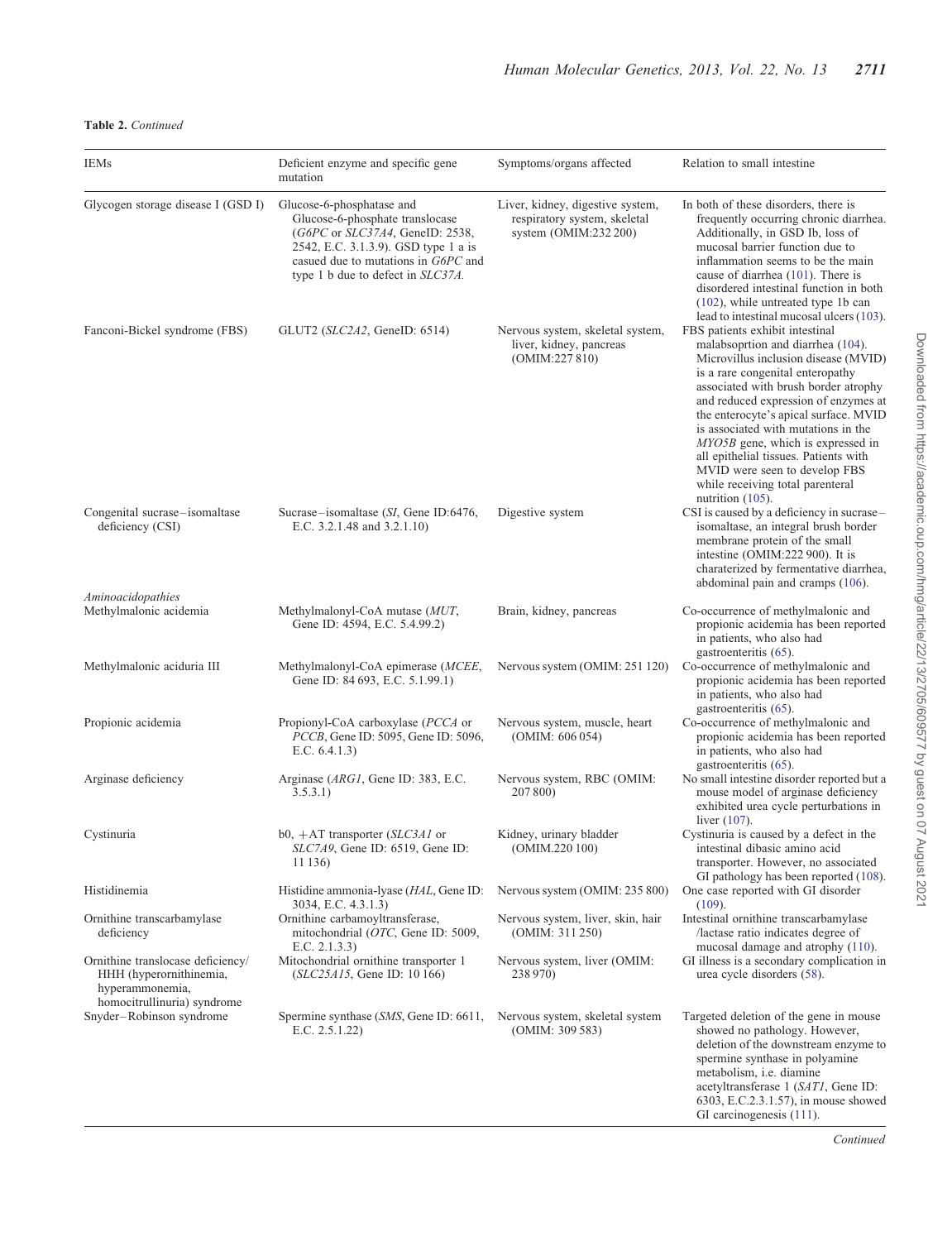| Table 2. Continued |  |
|--------------------|--|
|--------------------|--|

| <b>IEMs</b>                                                                | Deficient enzyme and specific gene<br>mutation                                                                      | Symptoms/organs affected                                                                                                              | Relation to small intestine                                                                                                                                                                                                                                                                                                        |
|----------------------------------------------------------------------------|---------------------------------------------------------------------------------------------------------------------|---------------------------------------------------------------------------------------------------------------------------------------|------------------------------------------------------------------------------------------------------------------------------------------------------------------------------------------------------------------------------------------------------------------------------------------------------------------------------------|
| Citrullinemia                                                              | Argininosuccinate synthase or Citrin<br>$(ASSI)$ or $SLC25A13$ , Gene ID: 445,<br>Gene ID: 10 165, E.C. 6.3.4.5)    | Nervous system, liver (OMIM:<br>215 700, OMIM: 603 471)                                                                               | Contrastingly low levels of plasma<br>citrulline is an indicator for villous<br>atrophy and short bowel syndrome<br>(85).                                                                                                                                                                                                          |
| Lysinuric protein intolerance (LPI)                                        | $Y + L$ amino acid transporter 1<br>(SLC7A7, GeneID: 9056)                                                          | Liver, spleen, skeletal system,<br>muscle, kidney, respiratory<br>system, nervous system,<br>immune system, pancreas<br>(OMIM:222700) | LPI is caused by defective cationic<br>amino acid transport at the basolateral<br>membrane of epithelial cells in kidney<br>and intestine. LPI should be<br>considered for the differential<br>diagnosis of conditions associated<br>with intestinal villous atrophy<br>(blunting of villi with elongation of<br>crypts) $(112)$ . |
| Cholesterol synthesis disorders<br>Conradi-Hunermann syndrome              | 3-Beta-hydroxysteroid-Delta8,<br>Delta7-isomerase (EBP, Gene ID:<br>$10682$ , E.C. 5.3.3.5)                         | Skeletal system (OMIM: 302 960)                                                                                                       | Case report of a newborn male revealed<br>significant delay in motility in small<br>intestine and developmental delay<br>(113).                                                                                                                                                                                                    |
| Mevalonic aciduria                                                         | Mevalonate kinase (MVK, Gene ID:<br>4598, E.C. 2.7.1.36)                                                            | Nervous system, liver, spleen,<br>muscles (OMIM: 251 170)                                                                             | One case reported complete jejunal and<br>ileal obstruction and failure to thrive<br>in mevalonic aciduria (114).                                                                                                                                                                                                                  |
| <b>SLOS</b>                                                                | 7-Dehydrocholesterol reductase<br>(DHCR7, Gene ID: 1717, E.C.<br>1.3.1.21)                                          | Nervous system, muscles (OMIM:<br>270 400)                                                                                            | Infants with SLOS usually present GI<br>problems that include dysmotility,<br>hypomotility, GI reflux, constipation,<br>formula intolerance and<br>developmental delay (38).                                                                                                                                                       |
| Other lipid disorders<br>Medium chain acyl CoA<br>dehydrogenase deficiency | Medium chain acyl CoA dehydrogenase<br>(ACADM, Gene ID: 34, E.C. 1.3.99.3)                                          | Liver, nervous system (OMIM:<br>201 450)                                                                                              | Clinical manifestation includes acute<br>intestinal intussusceptions, <i>i.e.</i><br>enfolding of segment of intestine<br>causing intestinal obstruction (115).                                                                                                                                                                    |
| Trifunctional protein deficiency                                           | Trifunctional enzyme subunit alpha,<br>mitochondrial (HADHA, Gene ID:<br>3030, E.C. 4.2.1.17 and E.C.<br>1.1.1.211) | Muscle, liver, eye, nervous system<br>(OMIM: 609016)                                                                                  | Intestinal pseudo-obstruction reported in<br>a mitochondrial tri-functional protein<br>deficiency $(116)$ .                                                                                                                                                                                                                        |
| Long chain acyl-CoA<br>dehydrogenase deficiency<br>(LCHAD)                 | Trifunctional enzyme subunit beta,<br>mitochondrial (HADHB, Gene ID:<br>3032, E.C. 2.3.1.16)                        | Heart, muscle, respiratory system<br>(OMIM: 143 450)                                                                                  | Echogenic bowel syndrome reported in<br>an LCHAD patient (117).                                                                                                                                                                                                                                                                    |
| Ichthyosis prematurity syndrome<br>(IPS)                                   | Solute carrier family 27 (fatty acid<br>transporter) (SLC27A4, GeneID:<br>10 9 99)                                  | Skin, respiratory system                                                                                                              | IPS is caused by a mutation in the gene<br>encoding FATP4, a major fatty acid<br>transporter in the enterocytes (OMIM:<br>608 649, OMIM: 604 194).                                                                                                                                                                                 |
| Miscellaneous disorders<br>Dihydrofolate reductase (DHFR)<br>deficiency    | Dihydrofolate reductase (DHFR, Gene<br>ID: 1719, E.C. 1.5.1.3)                                                      | Nervous system (OMIM: 126 060)                                                                                                        | DHFR deficiency results in<br>megaloblastic anemia (OMIM:<br>613 839). Megaloblastic anemia leads<br>to GI disturbances like malabsorption<br>and diarrhea $(118)$ .                                                                                                                                                               |
| Glycerol kinase deficiency                                                 | Glycerol kinase ( <i>GK</i> , GeneID: 2710, E.C.<br>2.7.1.30                                                        | Digestive system, nervous system                                                                                                      | GI symptoms (including gastroenteritis<br>and decreased oral intake) are the<br>initial features of this disease (OMIM:<br>307 030), (119).                                                                                                                                                                                        |

pathology (Table 2), but no changes in the phosphatidylcholine level have been reported.

Our model also predicted disabled heme synthesis in eight different porphyrias (Fig. 3), which corresponds to the metabolic task to be eliminated by the highest number of IEMs. hs\_sIEC611 also predicted a block in heme degradation in porphyrias, since; there is no dietary supply of heme in the form of heme proteins in the simulated average American and balanced diets. Additionally, we observed a block in the secretion of carbon monoxide and a reduction in urea synthesis and in urea secretion in the porphyria simulations (Fig. 4).

When simulating the average American diet, glucose–galactose malabsorption (OMIM: 606 824) affected *in silico* the highest number of metabolic tasks (i.e. 22 out of 50) (Fig. 3), including reduced fluxes through gluconeogenesis from glutamine and the synthesis of gamma-aminobutyric-acid, i.e. GABA from putrescine. The GABA synthesis, in particular, was affected in 23 IEMs (Fig. 3), with 17 of them exhibiting variable extents of neurological symptoms (Supplementary Material, Table S7). Two IEMs, gyrate atrophy of the choroid and retina (OMIM: 258 870) and ornithine translocase deficiency (OMIM: 238 970), showed the highest reduction in the flux value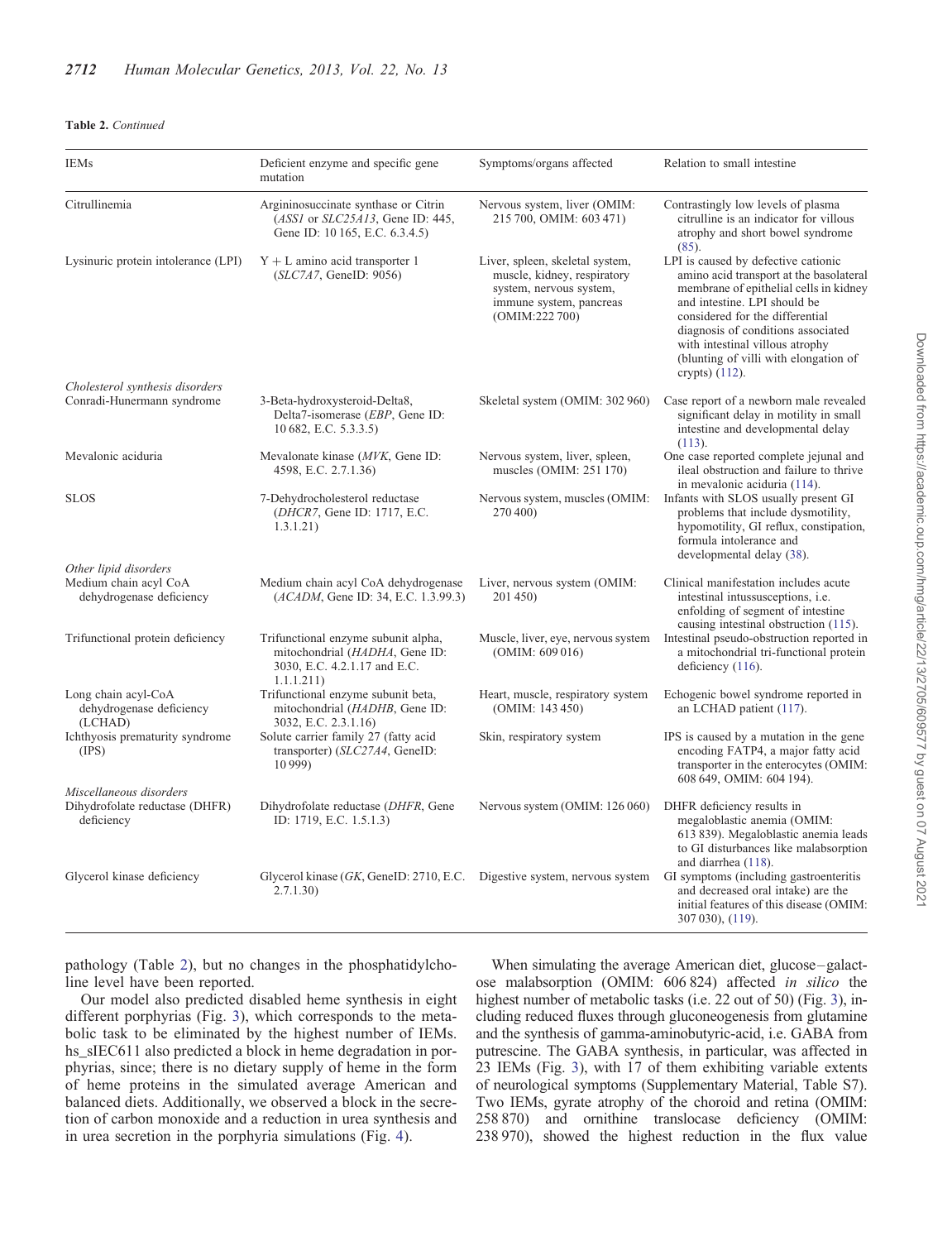

Figure 2. Overview of enterocyte metabolism and its associated IEMs (in red). Only pathways that are associated with IEMs are shown. (A) Major pathways operating under carbohydrate metabolism. (B) Amino acid metabolism. (C) Lipid metabolism. The metabolic pathways appear in green and the metabolites in blue.

through a synthetic reaction for GABA (17% of the flux value of the healthy model).

Under an average American diet, the model for type I citrullinemia (OMIM: 215 700), which is defective in *ASS1* (GeneID: 445, E.C.6.3.4.5), led to an increased flux through the citrulline basolateral secretion reaction, a single fumarate producing reaction ('ADSL1'), and a decreased flux through the fumarase ('FUM'). These predictions were consistent with the reported build-up of citrulline in patients (37). Moreover, the model predicted an increased flux through the luminal uptake reactions of two amino acid transporters, ASCT2 (*SLC1A5*, GeneID: 6510) and B(0)AT1 (*SLC6A19*, GeneID: 340 024), and through the alanine transaminase (E.C.2.6.1.2.). The latter converts alanine to pyruvate, which subsequently enters gluconeogenesis providing endogenous glucose. Furthermore, the type I citrullinemia model was able to utilize partially the urea cycle by synthesizing ornithine, which was then converted either to glutamate by the ornithine transaminase (E.C.2.6.1.13) or to citrulline by the ornithine carbamoyltransferase (E.C. 2.1.3.3).

Smith–Lemli–Opitz syndrome (SLOS, OMIM: 270 400) is a cholesterol synthesis disorder caused by a mutation in *DHCR7* (GeneID: 1717, E.C.1.3.1.21). Under the average American diet, this enzymopathy led to an increased flux through 'nadp' and 'nad' utilizing reactions (i.e. 'G6PDH2c', 'GNDc', 'AKGDm', 'SUCD1m', and 'ICDHxm') and a decreased flux through the basolateral cholesterol secretion reaction  $(EX \text{}'$ chsterol $(e)$ ) in the corresponding model. Additionally, we predicted increased fluxes through the reaction of electron transport chain, gluconeogenesis and purine salvage pathway (Supplementary Material, Table S11). These predicted changes were consistent with the reported low cholesterol level in patients (38).

Does the effect of IEMs on the metabolic capabilities of sIECs depend on diet? To address this question, we repeated

the computations while simulating the balanced diet. We overall found the metabolic capabilities similar in enzymedeficient sIECS under the balanced diet (Supplement Fig. S1). Fifity-four of the IEMs resulted in altered fluxes for various metabolic tasks (Supplement Table S10). For instance, while the biomass reaction was blocked in the cystinuria model under the average American diet, the flux value was identical to the healthy model under the balanced diet. In contrast, modeling the ribose 5-phosphate isomerase deficiency resulted in a block of the flux through the biomass reaction under balanced diet only. Moreover, IEMs of the amino acid metabolism [i.e. propionic acidemia, methylmalonic acidemia (MMA), cystathioninuria, and MMA type 3] and of the lipid metabolism (i.e. CACT deficiency and CPT-1 deficiency) showed the same flux value through the biomass reaction under balanced diet as the healthy model but had a lower flux value under the average American diet. The computed block or reduction in biomass reaction flux in these IEMs was due to limited uptake of methionine and proline in the case of cystinuria, and of alanine, asparagine, leucine, and phosphatidyl-ethanolamine for the IEMs of amino acid and lipid metabolism. The uptake limitation was a result of missing chloride ions in the *in silico* average American diet, as they were not listed in the corresponding diet chart (32). Consequently, one of the intestinal amino acid transporters (ATB0, *SLC6A14*, GeneID: 11 254), which has a broad substrate specificity for both neutral and cationic amino acids (39) and requires the presence of sodium and chloride for its activity, could not be used in this diet. In contrast, the limiting component in the simulated balanced diet was ribose. Additionally, blocked flux through HMP, reduced fluxes through reactions involved in pyrimidine synthesis, in the conversion of glutamine to carbon dioxide, and in the purine catabolism pathway contributed to a block in the biomass reaction for cystinuria.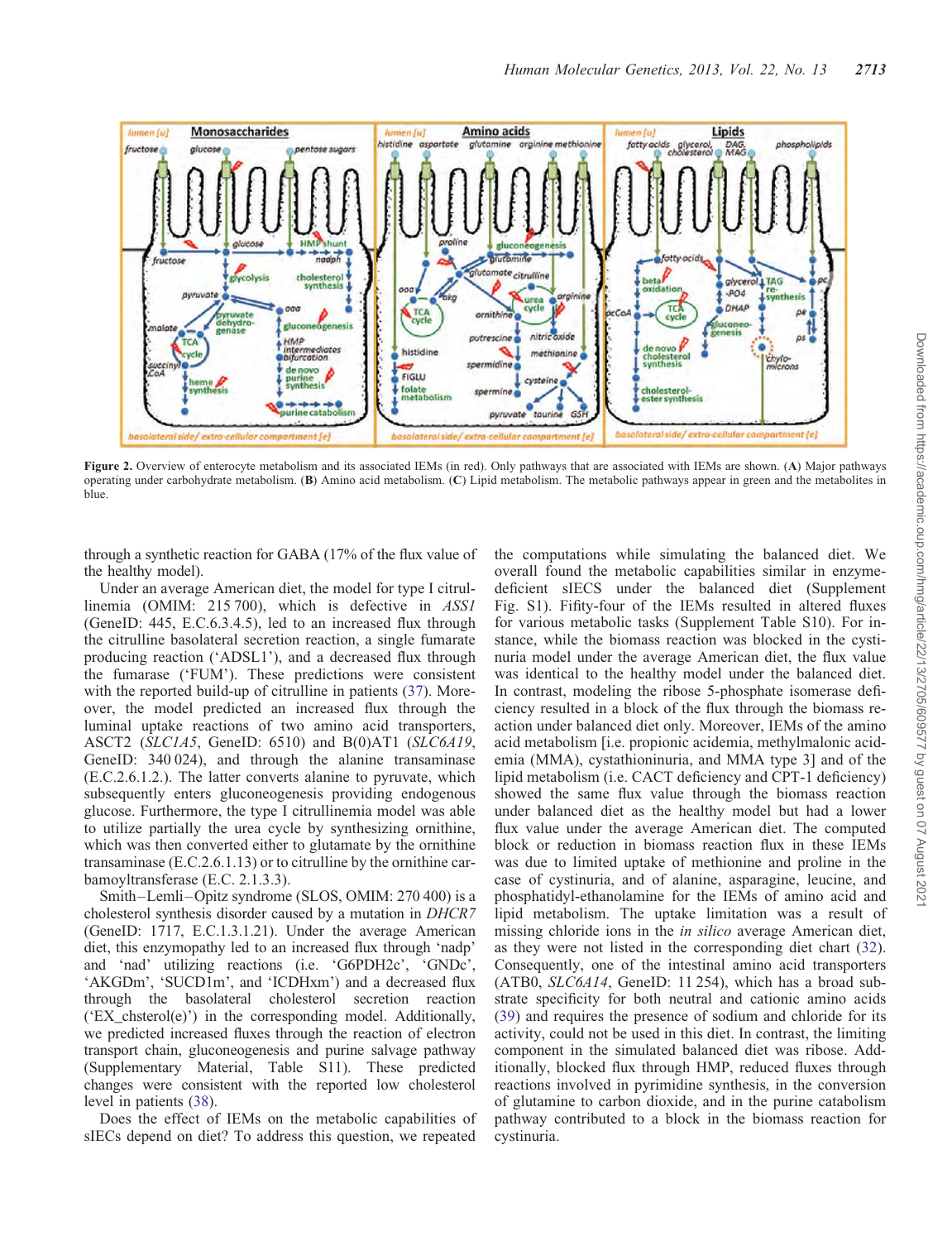

Figure 3. Metabolic tasks affected by the different IEMs, under average American diet. Black bars where the metabolic task could not carry any non-zero flux (flux block). Orange bars represent reduced flux through the metabolic task. White bars represent no change. For full description of the IEMs and the corresponding references, please refer to Supplementary Material, Table S7.

# **DISCUSSION**

In this study, we presented a comprehensive, predictive metabolic network for small intestinal enterocytes, which captures comprehensively its physiology and biochemistry. The key results include: (i) the average American diet resulted in

higher secretion flux for metabolites involved in metabolic syndrome, (ii) enterocyte metabolism was perturbed by a large number of IEMs, (iii) porphyrias may not only perturb heme synthesis but also its degradation, (iv) a disturbed intestinal GABA synthesis may be linked to the neurological dysfunction observed in ornithine translocase deficient and gyrate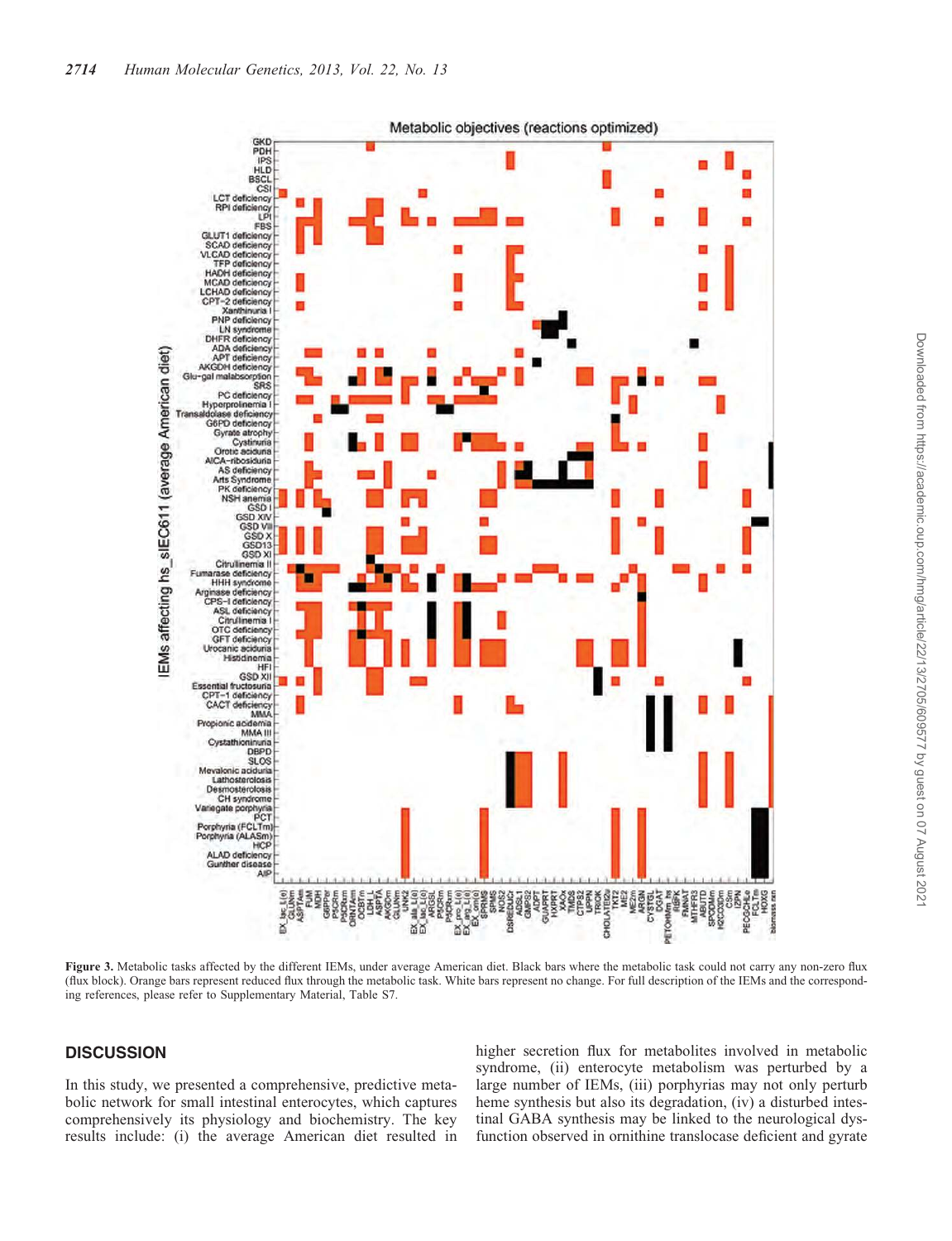

Figure 4. Basolateral secretion profile obtained for different IEMs. Only highly affected secretion reactions are reported. Black bars where the secretion reaction could not carry any flux (flux block). Pink bars represent reduced flux through the secretion reaction. White bars represent no change. For full description of the IEMs and the corresponding references, please refer to Supplementary Material, Table S7.

atrophy patients, acting through the gut-brain axis and  $(v)$ identification of known and novel co-morbidities.

An objective of this work was to access the role of diet under physiological and pathological conditions. We chose to compare an average American diet with a balanced diet. The balanced diet modeled in this study represents an ideal diet composition (1), which may not be achieved by most of us on a daily basis. When we applied these dietary patterns,

we observed a similar overall metabolic performance of the sIECs under both diets, but we also observed flux changes in the metabolic tasks for metabolites that have been shown to have implications in metabolic syndrome (40,41). For instance, the average American diet led to a significant increase of the fructose and glucose secretion flux into the extracellular compartment. The high consumption of fructose from added sugars has been linked to hypertension (42) and its increased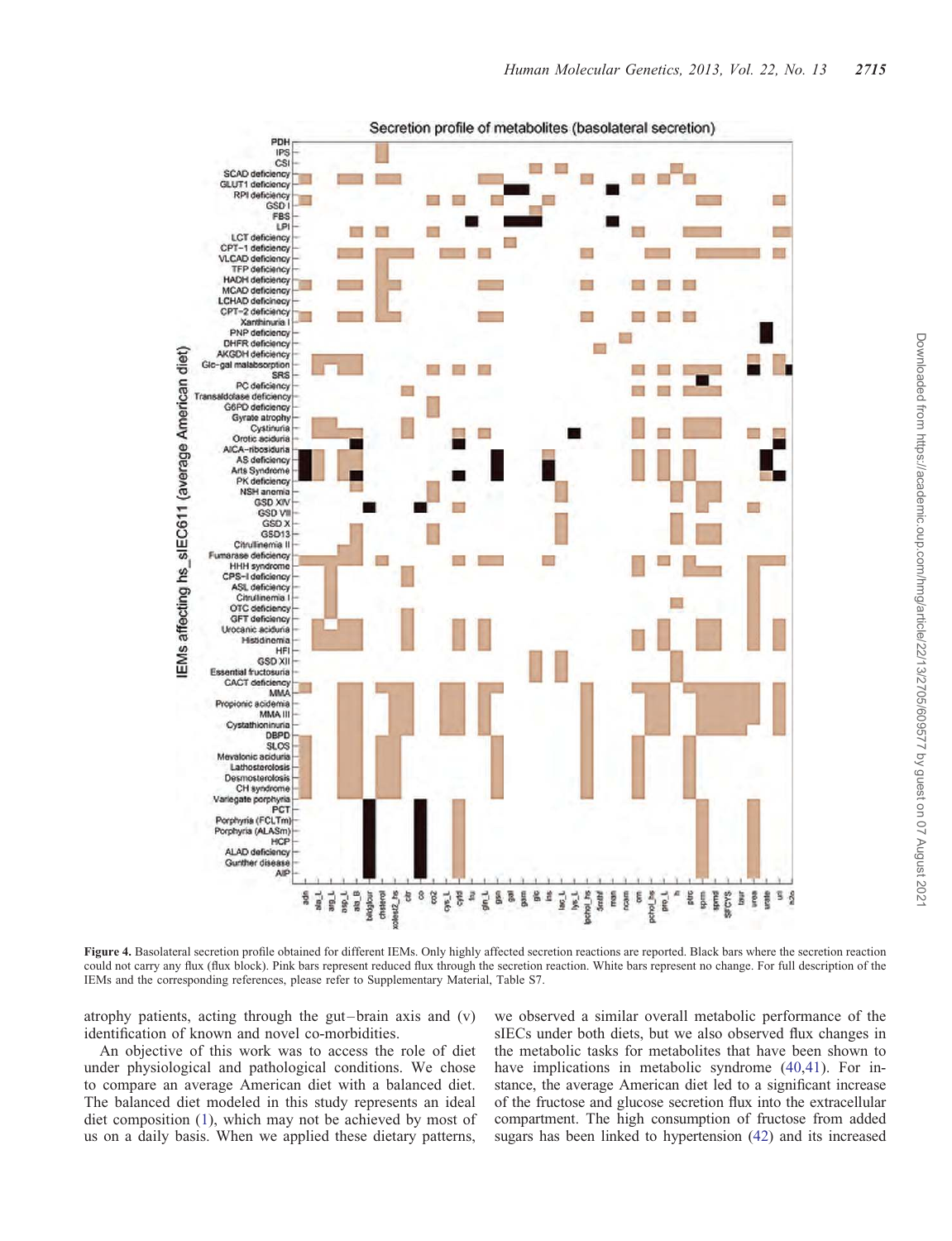levels in serum and urine have also been found in patients with diabetes type 2 (43). Additionally, it has been suggested that high glucose intake, mainly from sweetened beverages, could lead to weight gain (44). The absorption pathway of dietary lipid components is distinct from water-soluble nutrients as they are secreted into the lymph from the enterocytes. Once absorbed into the lymphatics, which drain into the left subclavian vein, dietary lipids reach finally the bloodstream (45). In the model, the computed higher secretion fluxes for cholesterol, cholesterol ester and triglycerides corresponded to the increased availability of dietary lipids in the average American diet compared with the balanced diet. It has been recommended to reduce the level of lipid in the average American diet (46) due to its close association with diseases, such as obesity and type-2 diabetes (47).

The epithelial cell surface of the small intestine consists of enterocytes and immune system cells, which are covered by a mucus layer, and represents a protective barrier between the gut microbiota and the host. Numerous diseases exhibit gastrointestinal (GI) signs, even though the small intestine may not be recognized as the primary site of disease. We investigated the potential consequences of IEMs on the sIEC metabolism and correlated them with known clinical features (Table 2). Surprisingly, one-third of the IEMs that are currently captured by the global human metabolic reconstruction (20) mapped onto hs\_sIEC611. Even more astonishingly, almost two-thirds of the simulated IEMs perturbed significantly the enterocyte metabolism by deranging the function of at least one of the 50 metabolic tasks (Fig. 3). Almost half of the perturbing IEMs are known to result in intestinal pathology and thus, correspond to true positive predictions (Table 2), underlining again the value of computational modeling for elucidating genotype – phenotype relationships. The model's failure to correctly predict some known elevated reported biomarkers, e.g. citrulline and glycogen (Supplementary Material, Table S7), highlights that enterocyte metabolism is not the only cause for biomarkers but that other tissues, such as liver and muscle, also contribute significantly to plasma biomarkers. Our simulations represent isolated small intestinal enterocytes, but more accurate IEM modeling will require a comprehensive, multi-tissue model. Additionally, our study presents a qualitative but not a quantitative comparison between the changes in flux values for the basolateral secretion reactions and reported biomarker pattern. The presented work is a good starting point to investigate quantitative predictions for the flux ranges, once sufficient kinetic parameters for the reactions are known.

Heme is essential for life and is often referred to as 'pigment of life' (48). It is synthesized from succinyl-CoA and glycine. Enzyme deficiencies in any of the steps along the biosynthetic pathway cause different forms of porphyrias (48). Consistently, the metabolic task 'heme synthesis' was blocked in the porphyria models (Fig. 3). Usually porphyrias show an accumulation of porphyrins, excreted in urine and feces, which is used for biochemical diagnosis (8). Possible GI signs include ileal infarction in acute intermittent porphyria and villous atrophy in variegate porphyria (49,50). These clinical signs may be attributed to the lack of heme in the diet, which can lead to non-optimal bilirubin concentrations within the enterocyte. Since neither of the analyzed diets

contained heme supplementation, the porphyrias also resulted in a block in the metabolic task 'heme degradation', which produces bilirubin. This compound has potential antioxidant activity, comparable with that of beta-carotene and tocopherol, under low oxygen conditions (51) and, at very low concentrations, bilirubin tends to exert protective effects on the small intestine (52). The porphyria models were not able to secrete carbon monoxide (Fig. 4), which has various roles in the GI tract, including regulation of GI motility, activation of guanylate cyclase (suggested role in inflammation), function as a neurotransmitter, contribution to the membrane potential gradient and exerting protective role during GI injury (53,54). Particularly, the latter role suggests that this compound may contribute to the GI inflammation observed in chronic inflammatory bowel disease (IBD). Interestingly, IBD patients are prone to develop acute intermittent porphyria, i.e. AIP (55). The clinical manifestations of AIP patients also include neurological dysfunction (35). The predicted reduced urea secretion flux (Fig. 4) in the porphyria models was due to a reduced urea cycle, indicating ammonia toxicity. For instance, clinical features of hereditary coproporphyria and variegate porphyria include neurological dysfunction (35). The computed altered urea secretion flux for porphyrias could thus indicate that ammonia toxicity may also affect the brain of patients with types of other porphyrias. These computational results provide a possible mechanistic explanation for the extensive clinical manifestations observed in porphyria patients.

Gyrate atrophy (OMIM: 258 870) and ornithine translocase deficiency (OMIM: 238 970) are caused by mutations in ornithine aminotransferase (*OAT*, GeneID: 4942, E.C. 2.6.1.13) and mitochondrial ornithine transporter (*SLC25A15*, GeneID: 10 166), respectively. While gyrate atrophy patients usually have vision loss (OMIM: 258 870), ornithine translocase deficiency is associated with neurocognitive deficits, liver dysfunctions and lethargy (56). Interestingly, both disorders exhibit a variable degree of neurological manifestations. Gyrate atrophy patients have degenerative changes in the white matter and brain atrophy (57), whereas for ornithine translocase deficiency patients usually show developmental delay, ataxia, spasticity and learning disabilities (56). Although a disturbed creatine and phospho-creatine metabolism in gyrate atrophy, and intermittent hyperammonemia in ornithine translocase deficiency have been suggested to be partly responsible for the neurological symptoms, further clarification is needed (56,57). This is particularly true for the class of patients of ornithine translocase deficiency, who have deficiencies in executive function but never show symptoms of hyperammonemia (58). Interestingly, these two IEMs showed the highest reduction in flux through the synthesis of GABA, an inhibitory neurotransmitter (59). It has been proposed that the gut and the brain interact via the enteric nervous system through exchange of signaling molecules, which include cytokines and certain metabolites (60). This brain– gut axis is bidirectional and may have implications in various diseases (61). Recently, modulation of the GABA receptors by the probiotics was shown to interact via the brain–gut axis  $(62)$ . To our knowledge, there have not been any studies analyzing these IEMs from the aspects of brain– gut axis interactions. Based on our computational results, one may speculate that neurological dysfunctions in gyrate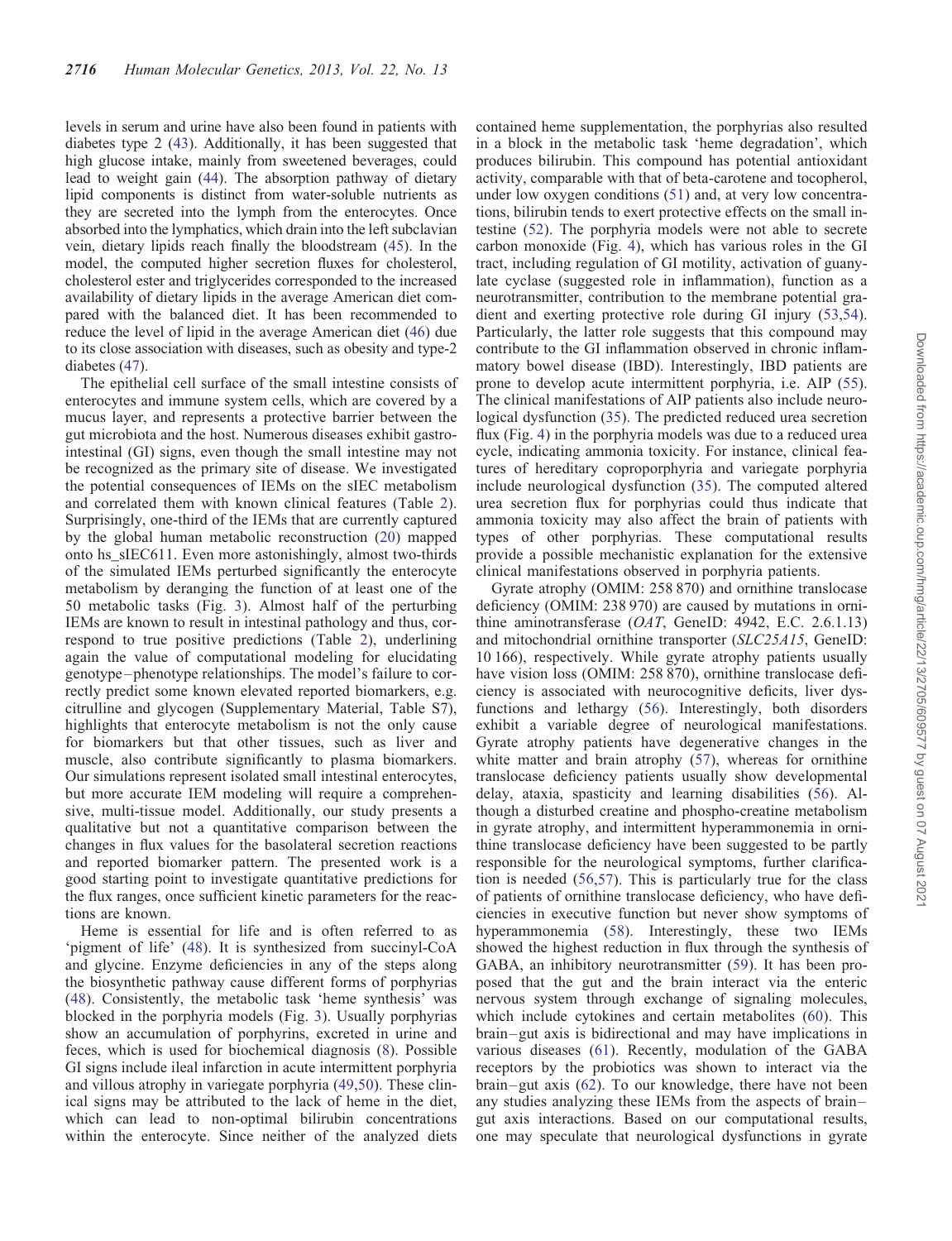atrophy and ornithine translocase-deficient patients may be caused by reduced GABA synthesis in the small intestine.

Metabolic networks have been used previously to study comorbidity, i.e. the co-occurrence of diseases (24). Our simulations revealed a flux block in the conversion of methionine to cysteine for MMA, propionic acidemia and cystathionuria (Fig. 3). This incapability agrees with reports of low cysteine levels observed in these IEMs (36,63,64), which differ from one another with respect to the deficient enzyme involved (Table 2). Interestingly, the co-existence of MMA and cystathionuria in patients has been reported in the literature (35). Additionally, MMA and propionic acidemia share common clinical features with respect to movement disorders, gastroenteritis and neurologic abnormalities (particularly vulnerable basal ganglia) (65). Our *in silico* analysis also predicted a failure to synthesize phosphatidylcholine from phosphatidylethanolamine in the latter two IEMs. This inability may also contribute to their similar clinical features, since phosphatidylcholine is an important membrane constituent and has been shown to exert anti-inflammatory roles, most highly beneficial in ulcerative colitis (66). Additionally, phosphatidylcholine acts in the mucus as a barrier against many inflammatory conditions (67). This example highlights again the promise of the computational systems biology approach to identify and investigate comorbidities.

Enzyme-deficient cells can bypass the missing functionality by employing alternate metabolic pathways (68). The sIEC model may be used to investigate potential effects of such alternate pathways and may explain the variability of clinical phenotypes within the same IEM. For instance, broad phenotypic variability is particularly evident for type I citrullinemia presenting the classic neonatal form, which causes severe neurological deficit or death without early treatment, the mild adult-onset form, which may not exhibit any symptoms, and a form usually seen in women during pregnancy or post partum (37). The predicted flux changes through citrulline utilizing, fumarate producing and amino acid-related reactions suggest that sIECs could switch to alternative pathways for production of energy precursors and to increased amino acid metabolism in order to maintain the biomass flux and energy state. Any mutation along these pathways could alter the observed phenotype and may contribute to the broad clinical features observed in type I citrullinemia patients. Another example is SLOS, which also has a broad clinical spectrum. While the severe end of the spectrum presents with lifethreatening conditions (growth retardation, intellectual disability and multiple major and minor malformations), the milder forms have only minor physical abnormalities (38). The SLOS model utilized at a higher rate the NADH generating reactions of TCA cycle and reactions of the electron transport chain to meet the energy demands of the cell. Additionally, the reactions of the HMP were utilized to generate NADP, which was channeled into proline synthesis, and 5-phospho-alpha-D-ribose-1-diphosphate, which was used for the purine salvage pathway. Interestingly, key gluconeogenic reactions (i.e. 'PCm', 'FBP' and 'G6PPer') also had a higher flux in the SLOS model, indicating that when faced with enzyme deficiencies, sIECs could switch their dependency from amino acids to carbohydrate sources. These examples demonstrate how computational modeling of IEMs could

provide biochemical explanations for adaptive mutations in alternative pathways and for phenotypic variability within the same IEM groups.

In conclusion, we want to emphasize that small intestinal enterocytes play a key role in whole body metabolism due to their involvement in enzymatic digestion and absorption of nutrients as well as inter-organ metabolism. Investigating whole body metabolism *in silico* will require a comprehensive organ- and tissue resolved metabolic model, which also includes small intestinal enterocyte and hepatocyte metabolism. Such a model could be employed to predict metabolic changes upon alteration of nutrition, genetic variations, and their impact onto human health. Since metabolic models connect genes with metabolic function, they are promising platforms for personalized systems biomedicine.

## MATERIALS AND METHODS

#### Flux balance analysis (FBA) and flux variability analysis

The constraint-based modeling approach assumes a steady state for the biochemical transformations to occur (30). Under these conditions, the sum of input fluxes equals the sum of output fluxes since the change of metabolite concentration (d*x*) over time (d*t*) is zero. The steady-state equation can be written as  $S_v = 0$ , where *S* represents the stoichiometric matrix of size  $m \times n$  (with 'm' being the number of metabolites and '*n*' being the number of reactions in the network). *v* is a flux vector of size  $n \times 1$  containing a flux value  $v_i$  for each reaction, *i* in the network. Flux balance analysis (FBA) aims to maximize a given objective function under a particular simulation condition as defined by the constraints, which are applied to the model. In this study, metabolic tasks were defined (see below) and employed individually as objective functions under different simulation conditions (e.g. dietary intake or IEM conditions). In FVA, the minimum and maximal flux values are computed for each reaction in the model, by choosing each reaction individually as objective function and performing FBA for that reaction (31,69).

#### Reconstructing a sIEC-specific metabolic network

A thorough literature search was performed to obtain an in-depth knowledge of all the major metabolic pathways known to occur in an epithelial cell of the small intestine. We then retrieved the corresponding reactions and genes from the human metabolic reconstruction (13), which is accessible through the BiGG database (70), to compile a draft reconstruction. Missing transport and metabolic reactions for peptides and for dietary fibers were added to the initial draft reconstruction upon detailed manual gap analysis and further review of the corresponding literature. Genome annotations from the EntrezGene database (71) as well as protein information from the UniProt (72) and BRENDA database (73) were used in addition to the information retrieved from the scientific literature to assign GPR associations to the reactions not present in Recon 1. For the reactions that were extracted from the Recon 1, GPR associations were kept as reported in Recon 1, since no comprehensive transcriptomic data are available for sIECs. The sIEC metabolic reconstruction was assembled and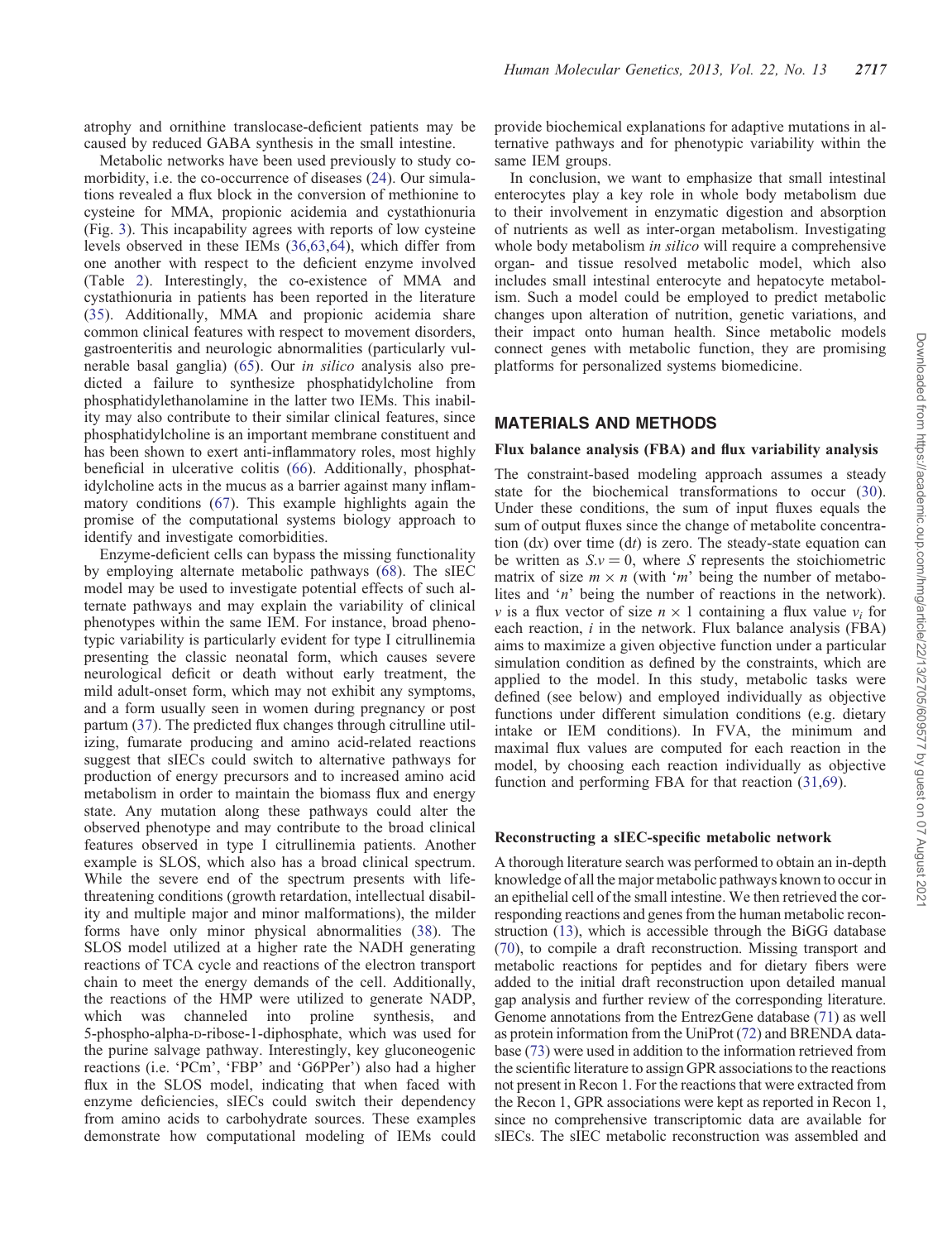converted to a mathematical model using rBioNet as a reconstruction environment (74) and an established protocol (75).

We used the global human metabolic network, Recon 1 (13), as reaction database, but adjusted sub-cellular and extracellular location, reaction stoichiometry and directionality according to literature evidence. Only those reactions and pathways with literature evidence for their occurrence in human small intestinal enterocytes were incorporated into hs\_sIEC611 from the global human metabolic reconstruction Recon 1, which captures metabolic capabilities known to occur in any human cell. Moreover, we added 262 transport and 50 metabolic reactions, which were not present in Recon 1, but for which supporting information for their presence in sIECs could be found in the scientific literature (Fig. 1E, Supplementary Material, Table S2). These reactions included many transport systems specific for enterocytes and metabolic pathways for sulfo-cysteine metabolism, dietary fiber metabolism, di- and tri-peptide degradation and cholesterol-ester synthesis (Fig. 1E, Supplementary Material, Table S2). In addition to these reactions, 73 reactions were added from our recently published acylcarnitine/fatty acid oxidation module for the human metabolic reconstruction (20). We added further 95 reactions, which were present in Recon 1, but for which the compartment was adjusted by placing them into the lumen compartment. The stoichiometry of the reactions catalyzed by the glucose 6-phosphate dehydrogenase (E.C. 1.1.1.49), the 6-phosphogluconolactonase (E.C. 3.1.1.31) and the phosphogluconate dehydrogenase (E.C. 1.1.1.44) was changed to three, since they were required to generate three molecules each of 6-phospho-D-glucono-1,5-lactone, 6-Phospho-D-gluconate and ribulose-5-phosphate simultaneously (76). The directionality of ATP requiring fatty acid activation reactions catalyzed by the fatty acyl-CoA ligase (E.C. 6.2.1.3) was changed in agreement with a recent report (76). Also, the cofactor requirement and sub-cellular localization of reactions included in the cholesterol synthesis pathway, which are catalyzed by the desmosterol reductase (E.C. 1.3.1.72) and HMG-CoA reductase (E.C. 2.3.3.10) reactions, were updated in accordance with the current literature evidence (76).

#### Cellular compartments

The sIEC reconstruction accounts for the following cellular compartments: cytoplasm, mitochondrion, endoplasmic reticulum, peroxisome and nucleus. Due to its specific anatomy of being a columnar cell, the sIEC possesses an apex and a base (see also Fig. 2). Both of these structural entities are specific with respect to their substrate uptake and product secretion and exhibit very distinct transporters. Therefore, an additional extra-cellular compartment ('u', lumen) was added to the sIEC reconstruction, which represents the gut lumen. Moreover, metabolites are released from the sIEC into either portal venous blood (non-fat nutrients) or lymph (fat nutrients). sIECs take up nutrients from the arterial supply (i.e. superior and inferior pancreatico-duodenal and superior mesenteric arteries) (77). These three biofluids are treated as one extra-cellular compartment ('e') in our metabolic reconstruction. Metabolic and transport reactions occurring at the lumen and at the basal side were added based on the available literature enabling the assignment

of the transporter location, and thus, the luminal uptake and basal release of specific metabolites.

#### Formulation of biomass reaction

Metabolic reconstructions generally account for a biomass reaction, which captures all known precursors required for physiological and functional maintenance of the cell (75). We adopted the biomass reaction from Recon 1 (13), while making sIEC-specific modifications. For instance, phosphatidylinositol, phosphatidylglycerol, cardiolipin, phosphatidylserine and sphingomyelin were removed because the exact metabolic pathways involved in the synthesis and degradation of these molecules within the enterocytes are not known. However, the synthesis of phosphatidylethanolamine from phosphatidylserine in rat small intestine has been suggested (78). Deoxy-nucleotides have been also removed from the Recon 1 biomass reactions as sIECs cannot replicate (79). The sIEC biomass reaction thus comprises 20 amino acids, four nucleotides, cholesterol, phosphatidylcholine, phosphatidylethanolamine, folic acid and water (see Supplementary Material, Table S2 for a detailed list). In order to account for the energy required for the cell maintenance, ATP hydrolysis was also included in the biomass reaction.

#### GPR associations in the enterocyte reconstruction

The present metabolic reconstruction for human sIECs was assembled in a bottom-up manner based on the available literature data. A recent study has reported the proteomic composition of lipid droplets of large intestinal enterocytes, but it focused mainly on proteins participating in non-metabolic reactions (80). Since no comprehensive transcriptomic and proteomic dataset is currently available for human sIECs, GPR associations for all those reactions derived from the generic human metabolic network reactions in hs\_sIEC611 were kept as reported in Recon 1. For the reactions that were derived from the IEM module, the GPR associations were retained as described in the module. For the newly added metabolic and transport reactions, the literature was thoroughly reviewed to derive the respective GPR associations (see Supplementary Material, Table S3 for details on GPR associations). Subsequently, the number of included metabolic genes (611) may be higher than the actual number of metabolic genes expressed in sIECs. However, only 201 reactions are associated with isozymes, while additional 48 reactions are associated with protein complexes as well as isozymes (Fig. 1C). Thus, 19% (249/1282) of the reactions of hs\_sIEC611 may be affected by the current lack of comprehensive omics data for human sIECs, which corresponds to 396 unique genes. Further 19% (245/ 1282) of the reactions have no gene associated, which includes 61 diffusion and 16 spontaneous and non-enzymatic reactions. The remaining 168 reactions are orphan reactions.

#### Debugging of the sIEC model

Dead-end metabolites can only be produced or consumed within a metabolic reconstruction. A key step of the reconstruction process is to evaluate and eliminate these dead-end metabolites depending on available experimental support in the literature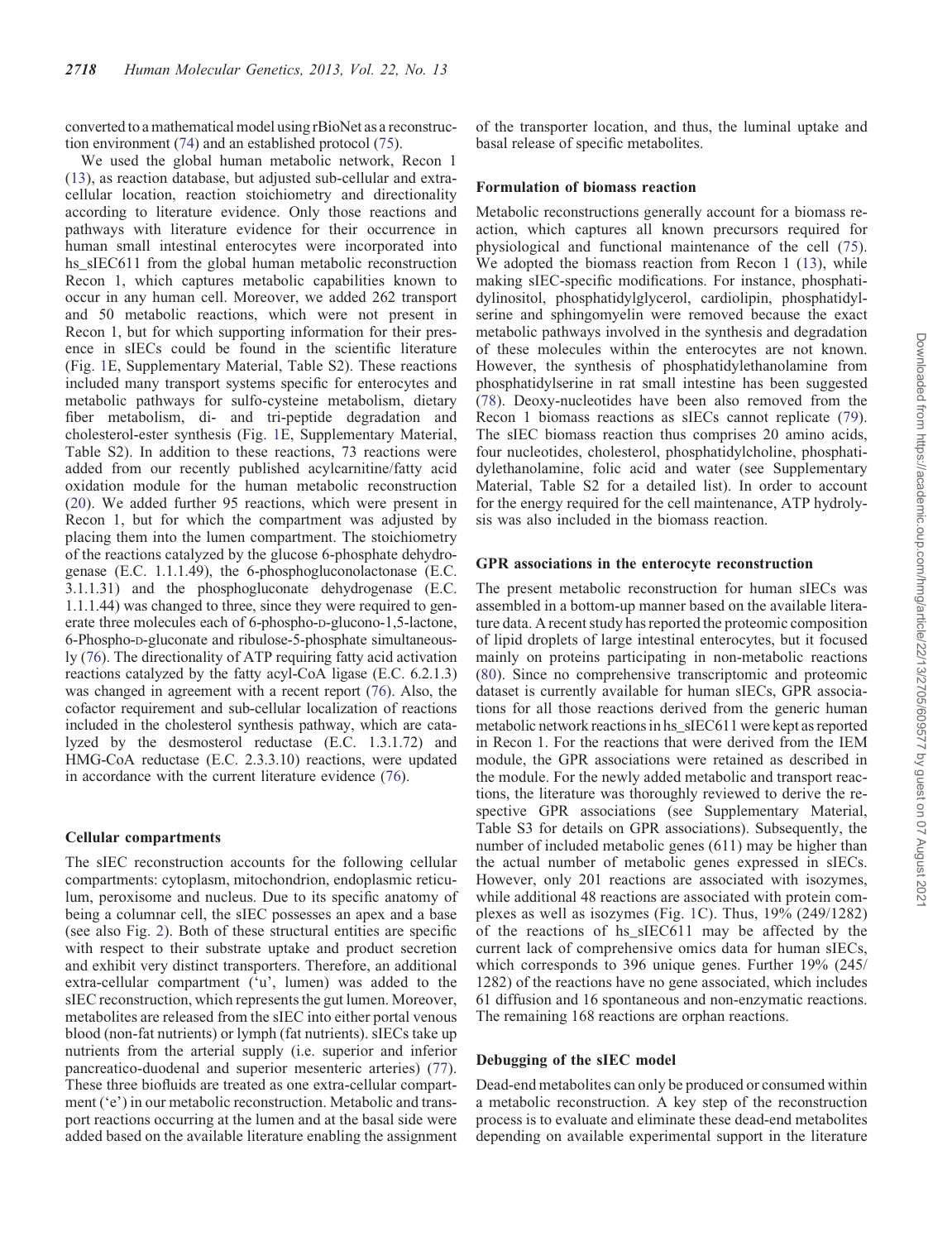(75). Dead-end metabolites were identified using the COBRA toolbox (81). Blocked reactions, which cannot carry any flux value under the given simulation constraints, were identified using FVA (31). Dead-end metabolites and blocked reactions were evaluated manually and supporting evidence from the literature was assembled to connect them to the remainder of the network. Furthermore, we tested for the model's ability to produce each biomass component, as described elsewhere (75).

#### Secretion profile of the enterocyte model

Based on the data derived from the literature, we constrained 267 exchange reactions for luminal uptake secretion and basolateral uptake secretion (Supplementary Material, Table S5). Dietary fibers, triglycerides and other partially digested products cannot enter enterocytes and remain in the lumen, unless they are broken down into simpler units. For example, polysaccharides and disaccharides are hydrolyzed into monomeric forms prior to absorption. The bounds on the corresponding exchange reactions were kept unchanged.

#### Collection of dietary composition

Diet information was collected from the US Department of Agriculture, Agricultural research service (32). All nutrients were converted to a common unit of grams per day. An average American diet, for both males and females ( $\geq 2$ years), was collected (32). A balanced diet representing the recommended dietary reference intakes (DRIs) of micronutrients as well as macronutrients (1,33) was also assembled (Supplementary Material, Table S8). The DRI reflects the minimum requirements advised to be taken daily to maintain a healthy lifestyle. The values were taken for males between 30 and 50 years of age. The total fat and cholesterol intake for balanced diet was also represented (34,82). We did not represent the energy value in food (i.e. caloric load) due to disparity between various sources and also due to lack of specific information. The uptake values of the various dietary nutrients in both diets were set as lower bounds on the corresponding luminal exchange reactions. The total carbohydrate content in the diet was converted to starch and dextrin uptake, since polysaccharides are most abundant carbohydrate component present in our diet (1). In the case of total sugars, disaccharides formed 60% and monosaccharides formed 40%, since free monosaccharides do not form significant part of the diet (1). Supplementary Material, Table S8 provides details of the dietary formulations, distribution and references used. Under the given simulation conditions, we assumed that all the available nutrients are completely taken up by the enterocytes.

#### Conversion of the dietary components into exchange reaction constraints

All dietary components were converted to moles/human/day (Supplementary Material, Table S8). To obtain the number of enterocytes per small intestine in a human, we used data reported by Chougule *et al*. (83). The authors reported that a 10 cm segment of the small intestine contained  $7.5 \times 10^6$ cells, of which 92% were enterocytes. The wet weight of the small intestine was derived from their median regional wet

weights (79 g for duodenum, 411 g for jejunum and 319 g for ileum) (84). We assumed that the average length of the human small intestine was 20 foot (609.6 cm) (77) and that the enterocytes consist of 70% water (7). The dry weight of the small intestine enterocytes per human was thus 809  $\times$  $0.3 \times 0.552 = 133.9704$  g<sub>DW</sub> enterocytes. The conversion factor for all the dietary inputs from moles/human/day to mmol/  $g_{DW_{\text{enterocytes}}/hr}$  was thus  $R = 24 \times 133.9704 \times 10^{-3} =$ 3.2152896 (see also Supplementary Material, Table S8).

#### Mapping of IEMs onto the enterocyte metabolic network

The IEM information, i.e. affected genes, reactions, organs and identified biomarkers, was taken from our previous work (20). For the simulations of each IEM condition on an average American diet, we only considered those IEMs with one gene-one reaction and one gene-multiple reaction associations. We constrained the corresponding reactions to be inactive (i.e. lower and upper reaction bounds were set to be zero) and performed FBA for each of the metabolic tasks (see Supplementary Material, Table S7 for the agreement of the *in silico* results with the literature for the diagnostically relevant biomarkers as well as biochemical defects reported for each simulated IEM.)

#### Capturing adaptive mechanisms under IEM conditions

The affected reaction(s) for an IEM was set as objective function in the healthy model and maximized using FBA. Then, 25% of this maximized value was used to assign the lower bound to this reaction in the healthy model and FVA was performed to obtain the minimal and maximal flux through each model reaction *i* (FVAmin<sub>i</sub> and FVAmax<sub>i</sub>). The IEM condition was simulated by constraining the lower and the upper bounds of the affected reaction(s) to zero and FVA was performed. The outputs obtained for the healthy model were compared with the output of the corresponding IEM model. The ratio of flux span (FSr) was calculated, using the following formula  $FSr = abs$  (FVAmax<sub>i,Healthy</sub>-FVAmin<sub>i,Healthy</sub>)/abs(FVA  $max_{i, IEM}$ -FVAmin<sub>i,IEM</sub>), where FVA<sub>max</sub> is the maximal flux value and  $FVA_{min}$  is the minimal flux value under healthy and IEM conditions. The candidate reactions were identified using a 5% cutoff on the FSr (i.e. reactions with at least 5% difference in flux span between healthy and IEM were chosen).

All fluxes were computed and given in  $mmol/g_{DW_{\text{enterocytes}}}/h$ . All simulations were carried out with MatLab (MathWork Inc.) as programming environment, using Tomlab (TomOpt Inc.) as a linear programming solver, and the COBRA toolbox  $(81)$ .

## SUPPLEMENTARY MATERIAL

Supplementary Material is available at *HMG* online.

# ACKNOWLEDGEMENTS

The authors thank Prof J.J. Jonson, Prof L. Franzson, Prof R.M.T. Fleming, Mrs A. Heinken and Mrs H. Haraldsdottir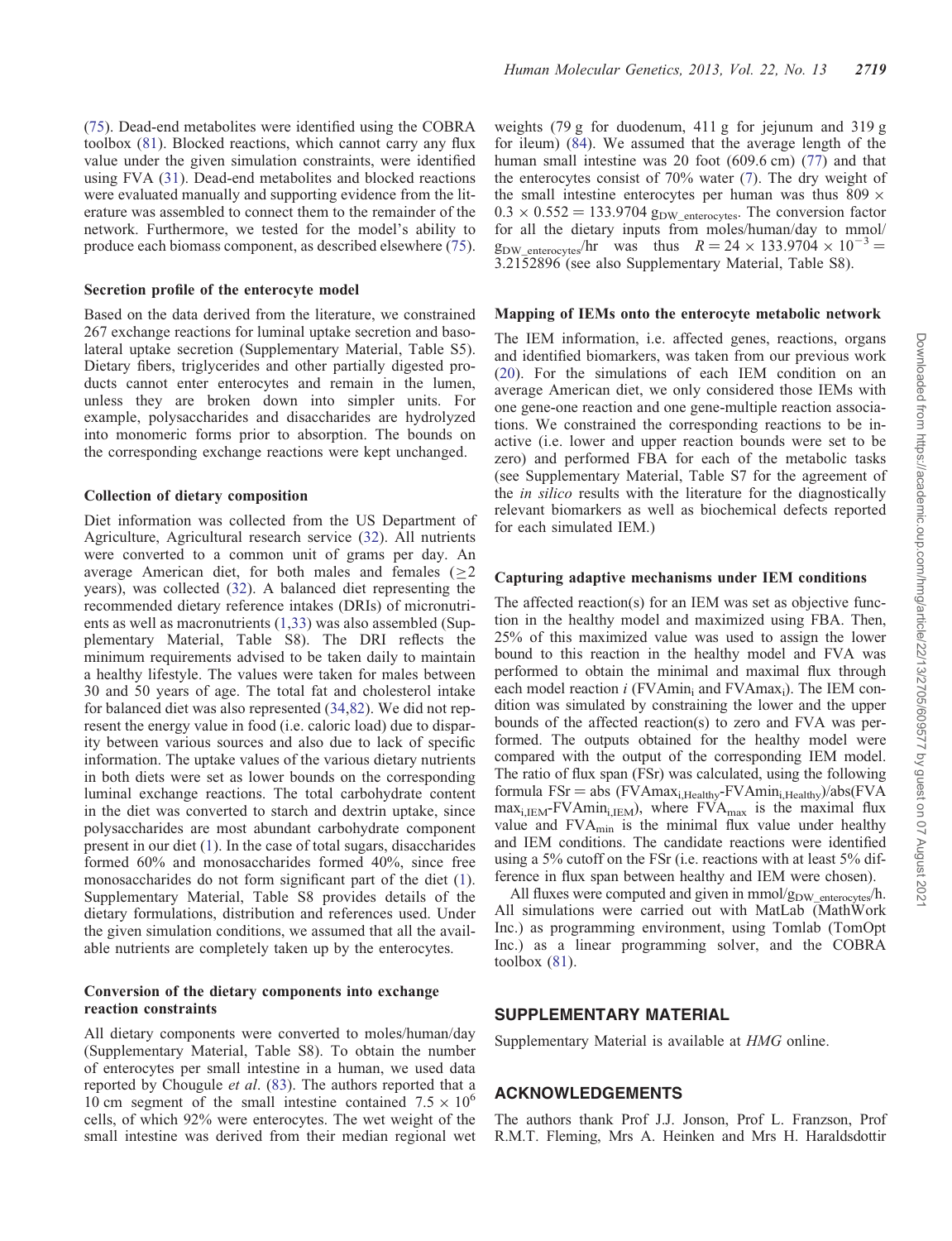for valuable discussions as well as Mrs M. Galhardo and Mr Y. Sun for assistance in figure preparation.

*Conflict of Interest statement.* None declared.

#### FUNDING

This work was supported by the Icelandic Research Fund (No. 100406022). Funding to pay the Open Access publication charges for this article was provided by Icelandic Research Fund (No. 100406022).

#### **REFERENCES**

- 1. Gropper, S.A.S., Smith, J.L. and Groff, J.L. (2009) *Advanced nutrition and human metabolism*. Wadsworth/Cengage Learning, Australia; United States.
- 2. Goodman, B.E. (2010) Insights into digestion and absorption of major nutrients in humans. Adv. Physiol. Educ., 34, 44-53.
- 3. Mithieux, G. (2001) New data and concepts on glutamine and glucose metabolism in the gut. *Curr. Opin. Clin. Nutr. Metab. Care.*, 4, 267–271.
- 4. Dietschy, J.M. and Siperstein, M.D. (1965) Cholesterol synthesis by the gastrointestinal tract: localization and mechanisms of control. *J. Clin. Invest.*, 44, 1311–1327.
- 5. Lin, J.H., Chiba, M. and Baillie, T.A. (1999) Is the role of the small intestine in first-pass metabolism overemphasized? *Pharmacol. Rev.*, 51, 135– 158.
- 6. Pang, K.S. (2003) Modeling of intestinal drug absorption: roles of transporters and metabolic enzymes (for the Gillette Review Series). *Drug Metab. Dispos.*, 31, 1507– 1519.
- 7. Guyton, A.C. and Hall, J.E. (2000) *Text book of medical physiology*. W.B. Saunders company.
- 8. Fernandes, J. (2006) *Inborn metabolic diseases: diagnosis and treatment*. Springer, Heidelberg.
- 9. Mootha, V.K. and Hirschhorn, J.N. (2010) Inborn variation in metabolism. *Nat. Genet.*, 42, 97–98.
- 10. Roy, C.N. and Andrews, N.C. (2001) Recent advances in disorders of iron metabolism: mutations, mechanisms and modifiers. *Hum. Mol. Genet.*, 10, 2181–2186.
- 11. Martins, A.M. (1999) Inborn errors of metabolism: a clinical overview. *Sao Paulo Med. J.*, 117, 251–265.
- 12. Palsson, B. (2006) *Systems biology : properties of reconstructed networks*. Cambridge University Press, Cambridge.
- 13. Duarte, N.C., Becker, S.A., Jamshidi, N., Thiele, I., Mo, M.L., Vo, T.D., Srivas, R. and Palsson, B.O. (2007) Global reconstruction of the human metabolic network based on genomic and bibliomic data. *Proc. Natl Acad. Sci. USA*, 104, 1777– 1782.
- 14. Sigurdsson, M.I., Jamshidi, N., Steingrimsson, E., Thiele, I. and Palsson, B.O. (2010) A detailed genome-wide reconstruction of mouse metabolism based on human Recon 1. *BMC Syst. Biol.*, 4, 140.
- 15. Gille, C., Bolling, C., Hoppe, A., Bulik, S., Hoffmann, S., Hubner, K., Karlstadt, A., Ganeshan, R., Konig, M., Rother, K. *et al.* (2010) HepatoNet1: a comprehensive metabolic reconstruction of the human hepatocyte for the analysis of liver physiology. *Mol. Syst. Biol.*, 6, 411.
- 16. Chang, R.L., Xie, L., Bourne, P.E. and Palsson, B.O. (2010) Drug off-target effects predicted using structural analysis in the context of a metabolic network model. *PLoS Comput Biol*, 6, e1000938.
- 17. Bordbar, A., Lewis, N.E., Schellenberger, J., Palsson, B.O. and Jamshidi, N. (2010) Insight into human alveolar macrophage and M. tuberculosis interactions via metabolic reconstructions. *Mol. Syst. Biol.*, 6, 422.
- 18. Bordbar, A., Jamshidi, N. and Palsson, B.O. (2011) iAB-RBC-283: a proteomically derived knowledge-base of erythrocyte metabolism that can be used to simulate its physiological and patho-physiological states. *BMC Syst. Biol.*, 5, 110.
- 19. Zhao, Y. and Huang, J. (2011) Reconstruction and analysis of human heart-specific metabolic network based on transcriptome and proteome data. *Biochem. Biophys. Res. Commun.*, 415, 450-454.
- 20. Sahoo, S., Franzson, L., Jonsson, J.J. and Thiele, I. (2012) A compendium of inborn errors of metabolism mapped onto the human metabolic network. *Mol. Biosyst.*, 8, 2545–2558.
- 21. Heinken, A., Sahoo, S., Fleming, R.M. and Thiele, I. (2012) Systems-level characterization of a host-microbe metabolic symbiosis in the mammalian gut. *Gut Microbes*, 4, 28–40.
- 22. Shlomi, T., Cabili, M.N. and Ruppin, E. (2009) Predicting metabolic biomarkers of human inborn errors of metabolism. *Mol. Syst. Biol.*, 5, 263.
- 23. Jamshidi, N., Vo, T.D. and Palsson, B.O. (2007) In silico analysis of SNPs and other high-throughput data. *Methods Mol. Biol.*, 366, 267– 285.
- 24. Lee, D.S., Park, J., Kay, K.A., Christakis, N.A., Oltvai, Z.N. and Barabasi, A.L. (2008) The implications of human metabolic network topology for disease comorbidity. *Proc. Natl Acad. Sci. USA*, 105, 9880– 9885.
- 25. Folger, O., Jerby, L., Frezza, C., Gottlieb, E., Ruppin, E. and Shlomi, T. (2011) Predicting selective drug targets in cancer through metabolic networks. *Mol. Syst. Biol.*, 7, 517.
- 26. Frezza, C., Zheng, L., Folger, O., Rajagopalan, K.N., MacKenzie, E.D., Jerby, L., Micaroni, M., Chaneton, B., Adam, J., Hedley, A. *et al.* (2011) Haem oxygenase is synthetically lethal with the tumour suppressor fumarate hydratase. *Nature*, 477, 225– 228.
- 27. Thiele, I., Price, N.D., Vo, T.D. and Palsson, B.O. (2005) Candidate metabolic network states in human mitochondria: Impact of diabetes, ischemia, and diet. *J. Biol. Chem.*, 280, 11683–11695.
- 28. Sigurdsson, M.I., Jamshidi, N., Jonsson, J.J. and Palsson, B.O. (2009) Genome-scale network analysis of imprinted human metabolic genes. *Epigenetics*, 4, 43–46.
- 29. Le Gall, M., Tobin, V., Stolarczyk, E., Dalet, V., Leturque, A. and Brot-Laroche, E. (2007) Sugar sensing by enterocytes combines polarity, membrane bound detectors and sugar metabolism. *J. Cell. Physiol.*, 213, 834– 843.
- 30. Orth, J.D., Thiele, I. and Palsson, B.O. (2010) What is flux balance analysis? *Nat. Biotechnol.*, 28, 245–248.
- 31. Mahadevan, R. and Schilling, C.H. (2003) The effects of alternate optimal solutions in constraint-based genome-scale metabolic models. *Metab. Eng.*, 5, 264–276.
- 32. U.S. Department of Agriculture, A.R.S. (NHANES 2007–2008).
- 33. U.S. Department of Agriculture, A.R.S.U.N.N.D.f.S.R., Release 24. Nutrient
- Data Laboratory Home Page. http://www.ars.usda.gov/nutrientdata. 34. (2005) *Dietary Reference Intakes for Energy, Carbohydrate, Fiber, Fat, Fatty Acids, Cholesterol, Protein, and Amino Acids (Macronutrients)*. The National Academies Press, Washington, DC.
- 35. Stanbury, J.B., Wyngaarden, J.B., Fredrickson, D.S., Goldstein, J.L. and Brown, M.S. (1983) *The Metabolic Basis of Inherited Disease*. McGraw-Hill Book Company, New York, NY.
- 36. Treacy, E., Arbour, L., Chessex, P., Graham, G., Kasprzak, L., Casey, K., Bell, L., Mamer, O. and Scriver, C.R. (1996) Glutathione deficiency as a complication of methylmalonic acidemia: response to high doses of ascorbate. *J. Pediatr.*, 129, 445–448.
- 37. Thoene, J.G. (1993) Citrullinemia Type I. In Pagon, R.A., Bird, T.D., Dolan, C.R., Stephens, K., Adam, M.P. (eds), *GeneReviews*TM *[Internet]*, University of Washington, Seattle; 1993– 2004 Jul 07 [updated 2011 Aug 11].
- 38. Irons, M. (1993) Smith-Lemli-Opitz syndrome. In Pagon, R.A., Bird, T.D., Dolan, C.R., Stephens, K., Adam, M.P. (eds), *GeneReviews*TM *[Internet]*, University of Washington, Seattle; 1993–1998 Nov 13 [updated 2007 Oct 24].
- 39. Broer, S. (2008) Apical transporters for neutral amino acids: physiology and pathophysiology. *Physiology (Bethesda)*, 23, 95– 103.
- 40. Grundy, S.M., Brewer, H.B. Jr., Cleeman, J.I., Smith, S.C. Jr. and Lenfant, C. (2004) Definition of metabolic syndrome: report of the National Heart, Lung and Blood Institute/American Heart Association conference on scientific issues related to definition. *Circulation*, 109, 433– 438.
- 41. Zivkovic, A.M., German, J.B. and Sanyal, A.J. (2007) Comparative review of diets for the metabolic syndrome: implications for nonalcoholic fatty liver disease. *Am. J. Clin. Nutr.*, 86, 285–300.
- 42. Jalal, D.I., Smits, G., Johnson, R.J. and Chonchol, M. (2010) Increased fructose associates with elevated blood pressure. *J. Am. Soc. Nephrol.*, 21, 1543– 1549.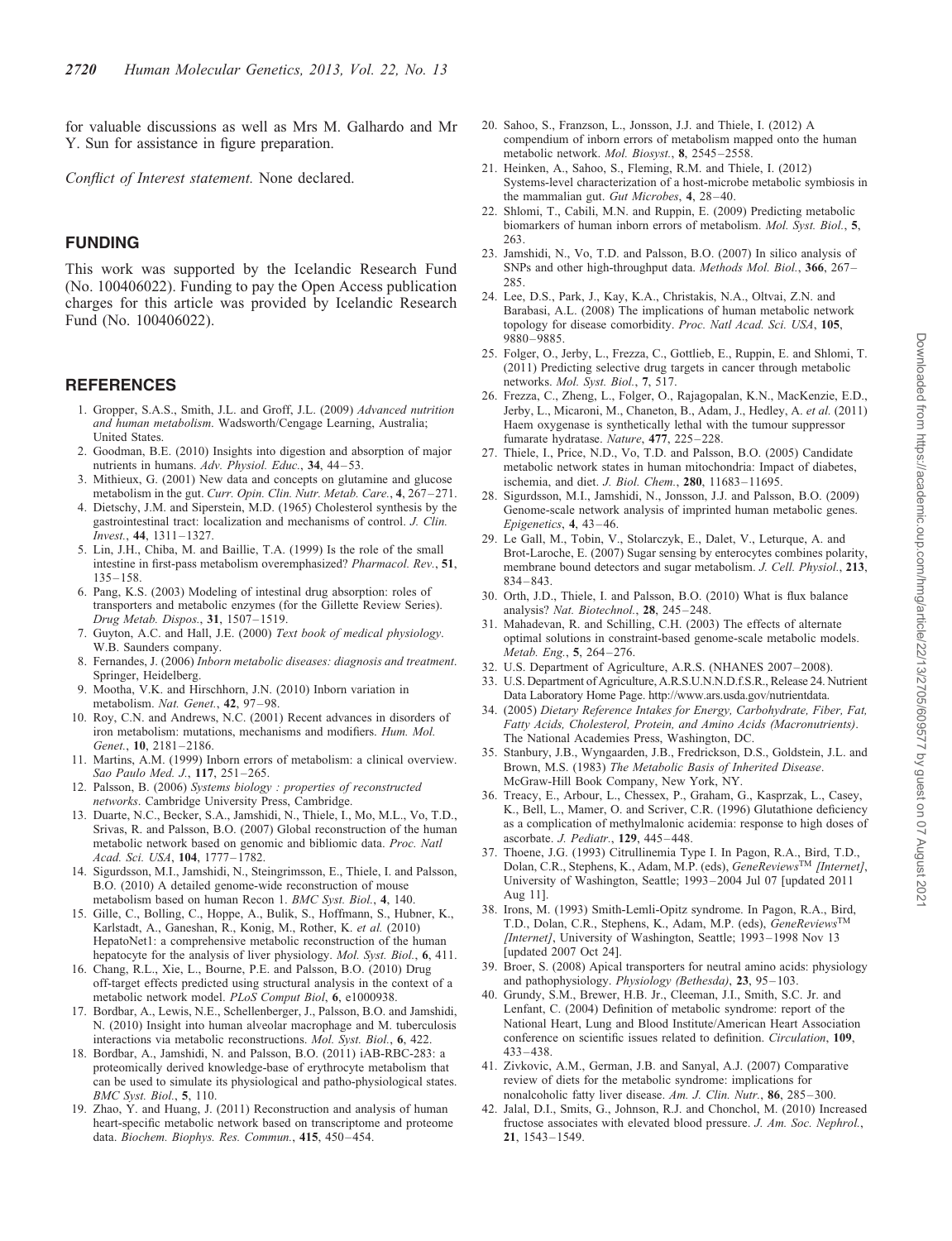- 43. Kawasaki, T., Akanuma, H. and Yamanouchi, T. (2002) Increased fructose concentrations in blood and urine in patients with diabetes. *Diabetes Care*, 25, 353–357.
- 44. Ainscough, R., Bardill, S., Barlow, K., Basham, V., Baynes, C., Beard, L., Beasley, A., Berks, M., Bonfield, J., Brown, J. *et al.* (1998) Genome sequence of the nematode *C. elegans*: a platform for investigating biology. The *C. elegans* Sequencing Consortium*.* Science, 282, 2012– 2018.
- 45. Lehninger, A.L., Nelson, D.L. and Cox, M.M. (2000) *Principles of biochemistry*. Worth Publishers, New York.
- 46. Flock, M.R. and Kris-Etherton, P.M. (2011) Dietary Guidelines for Americans 2010: implications for cardiovascular disease. *Curr. Atheroscler. Rep.*, 13, 499– 507.
- 47. Grundy, S.M., Cleeman, J.I., Daniels, S.R., Donato, K.A., Eckel, R.H., Franklin, B.A., Gordon, D.J., Krauss, R.M., Savage, P.J., Smith, S.C. Jr. *et al.* (2005) Diagnosis and management of the metabolic syndrome: an American Heart Association/National Heart, Lung and Blood Institute Scientific Statement. *Circulation*, 112, 2735–2752.
- 48. Thunell, S. (2000) Porphyrins, porphyrin metabolism and porphyrias. I. update. *Scand. J. Clin. Lab. Invest.*, 60, 509-540.
- 49. Budhoo, M.R., Mitchell, S., Eddlestone, J. and MacLennan, I. (1999) Sickle cell trait and acute intermittent porphyria leading to small bowel infarction. *J. R. Coll. Surg. Edinb.*, 44, 130–131.
- 50. Twaddle, S., Wassif, W.S., Deacon, A.C. and Peters, T.J. (2001) Case report: celiac disease in patients with Variegate porphyria. *Dig. Dis. Sci.*, 46, 1506– 1508.
- 51. Stocker, R., Yamamoto, Y., McDonagh, A.F., Glazer, A.N. and Ames, B.N. (1987) Bilirubin is an antioxidant of possible physiological importance. *Science*, 235, 1043– 1046.
- 52. Oates, P.S. and West, A.R. (2006) Heme in intestinal epithelial cell turnover, differentiation, detoxification, inflammation, carcinogenesis, absorption and motility. *World J. Gastroenterol.*, 12, 4281–4295.
- 53. Gibbons, S.J. and Farrugia, G. (2004) The role of carbon monoxide in the gastrointestinal tract. *J. Physiol.*, 556, 325–336.
- 54. Zuckerbraun, B.S., Otterbein, L.E., Boyle, P., Jaffe, R., Upperman, J., Zamora, R. and Ford, H.R. (2005) Carbon monoxide protects against the development of experimental necrotizing enterocolitis. *Am. J. Physiol. Gastrointest. Liver Physiol.*, 289, G607–G613.
- 55. Sieg, I., Beckh, K., Kersten, U. and Doss, M.O. (1991) Manifestation of acute intermittent porphyria in patients with chronic inflammatory bowel disease. *Z. Gastroenterol.*, **29**, 602-605.
- 56. Camacho, J. and Rioseco-Camacho, N. (1993) Hyperornithinemia– hyperammonemia–homocitrullinuria Syndrome.
- 57. Valtonen, M., Nanto-Salonen, K., Jaaskelainen, S., Heinanen, K., Alanen, A., Heinonen, O.J., Lundbom, N., Erkintalo, M. and Simell, O. (1999) Central nervous system involvement in gyrate atrophy of the choroid and retina with hyperornithinaemia. *J. Inherit. Metab. Dis.*, 22, 855– 866.
- 58. Lanpher, B.C., Gropman, A., Chapman, K.A., Lichter-Konecki, U., Urea Cycle Disorders, C. and Summar, M.L. (1993) Urea cycle disorders overview. In Pagon, R.A., Bird, T.D., Dolan, C.R., Stephens, K., Adam, M.P. (eds), *GeneReviews*TM *[Internet]*, University of Washington, Seattle; 1993– 2003 Apr 29 [updated 2011 Sep 01].
- 59. Wang, F.Y., Zhu, R.M., Maemura, K., Hirata, I., Katsu, K. and Watanabe, M. (2006) Expression of gamma-aminobutyric acid and glutamic acid decarboxylases in rat descending colon and their relation to epithelial differentiation. *Chin. J. Dig. Dis.*, 7, 103–108.
- 60. Collins, S.M. and Bercik, P. (2009) The relationship between intestinal microbiota and the central nervous system in normal gastrointestinal function and disease. *Gastroenterology*, 136, 2003–2014.
- 61. Prins, A. (2011) The brain– gut interaction: the conversation and the implications. *S. Afr. J. Clin. Nutr*, **24**, s8-s14.
- 62. Bravo, J.A., Forsythe, P., Chew, M.V., Escaravage, E., Savignac, H.M., Dinan, T.G., Bienenstock, J. and Cryan, J.F. (2011) Ingestion of Lactobacillus strain regulates emotional behavior and central GABA receptor expression in a mouse via the vagus nerve. *Proc. Natl Acad. Sci. USA*, 108, 16050– 16055.
- 63. Mani, S., Yang, G. and Wang, R. (2011) A critical life-supporting role for cystathionine  $\gamma$ -lyase in the absence of dietary cysteine supply. *Free Radic. Biol. Med.*, 50, 1280– 1287.
- 64. Heil, S.G., Hogeveen, M., Kluijtmans, L.A., van Dijken, P.J., van de Berg, G.B., Blom, H.J. and Morava, E. (2007) Marfanoid features in a

child with combined methylmalonic aciduria and homocystinuria (CblC type). *J. Inherit. Metab. Dis.*, 30, 811.

- 65. Leonard, J.V. (1995) The management and outcome of propionic and methylmalonic acidaemia. *J. Inherit. Metab. Dis.*, 18, 430–434.
- 66. Stremmel, W., Hanemann, A., Ehehalt, R., Karner, M. and Braun, A. (2010) Phosphatidylcholine (lecithin) and the mucus layer: evidence of therapeutic efficacy in ulcerative colitis? *Dig. Dis.*, 28, 490–496.
- 67. Schneider, H., Braun, A., Fullekrug, J., Stremmel, W. and Ehehalt, R. (2010) Lipid based therapy for ulcerative colitis-modulation of intestinal mucus membrane phospholipids as a tool to influence inflammation. *Int. J. Mol. Sci.*, 11, 4149–4164.
- 68. Fenton, W.A., Gravel, R.A. and Rosenblatt, D.S. (2001), In *The metabolic and molecular bases of inherited disease*. McGraw-Hill Companies, New York, Vol. 2, pp. 2165-2193.
- 69. Gudmundsson, S. and Thiele, I. (2010) Computationally efficient flux variability analysis. *BMC Bioinformatics*, 11, 489.
- 70. Schellenberger, J., Park, J.O., Conrad, T.M. and Palsson, B.O. (2010) BiGG: a Biochemical Genetic and Genomic knowledgebase of large scale metabolic reconstructions. *BMC Bioinformatics*, 11, 213.
- 71. Maglott, D., Ostell, J., Pruitt, K.D. and Tatusova, T. (2011) Entrez gene: gene-centered information at NCBI. *Nucleic Acids Res.*, 39, D52–D57.
- 72. Consortium, T.U. (2012) Reorganizing the protein space at the universal protein resource (UniProt). *Nucleic Acids Res.*, 40, D71–D75.
- 73. Scheer, M., Grote, A., Chang, A., Schomburg, I., Munaretto, C., Rother, M., Sohngen, C., Stelzer, M., Thiele, J. and Schomburg, D. (2011) BRENDA, the enzyme information system in 2011. *Nucleic Acids Res.*, 39, D670–D676.
- 74. Thorleifsson, S.G. and Thiele, I. (2011) rBioNet: a COBRA toolbox extension for reconstructing high-quality biochemical networks. *Bioinformatics*, 27, 2009– 2010.
- 75. Thiele, I. and Palsson, B.O. (2010) A protocol for generating a high-quality genome-scale metabolic reconstruction. *Nature Protocols*, 5, 93–121.
- 76. Murray, R.K., Bender, D.A., Botham, K.M., Kennelly, P.J., Rodwell, V.W. and Weil, P.A. (2009) *Harper's Illustrated Biochemistry*. McGraw Hill Medical, New York, NY.
- 77. Lockhart, R.D., Hamilton, G.F. and Fyfe, F.W. (1974) *Anatomy of the human body*. R. MacLehose & company limited, London.
- 78. Wise, E.M. Jr. and Elwyn, D. (1965) Rates of reactions involved in phosphatide synthesis in liver and small intestine of intact rats. *J. Biol. Chem.*, 240, 1537–1548.
- 79. McDevitt, J., Feighery, C., O'Farrelly, C., Martin, G., Weir, D.G. and Kelleher, D. (1995) Effects of tumour necrosis factor-alpha on BrdU incorporation in cultured human enterocytes. *Mediators Inflamm.*, 4, 31– 37.
- 80. Bouchoux, J., Beilstein, F., Pauquai, T., Guerrera, I.C., Chateau, D., Ly, N., Alqub, M., Klein, C., Chambaz, J., Rousset, M. *et al.* (2011) The proteome of cytosolic lipid droplets isolated from differentiated Caco-2/TC7 enterocytes reveals cell-specific characteristics. *Biol. Cell*, 103, 499–517.
- 81. Schellenberger, J., Que, R., Fleming, R.M., Thiele, I., Orth, J.D., Feist, A.M., Zielinski, D.C., Bordbar, A., Lewis, N.E., Rahmanian, S. *et al.* (2011) Quantitative prediction of cellular metabolism with constraint-based models: the COBRA Toolbox v2.0. *Nat. Protoc.*, 6, 1290– 1307.
- 82. Fernandez, M.L. and Calle, M. (2010) Revisiting dietary cholesterol recommendations: does the evidence support a limit of 300 mg/d? *Curr. Atheroscler. Rep.*, 12, 377–383.
- 83. Chougule, P., Herlenius, G., Hernandez, N.M., Patil, P.B., Xu, B. and Sumitran-Holgersson, S. (2012) Isolation and characterization of human primary enterocytes from small intestine using a novel method. *Scand. J. Gastroenterol.*, 47, 1334–1343.
- 84. Paine, M.F., Khalighi, M., Fisher, J.M., Shen, D.D., Kunze, K.L., Marsh, C.L., Perkins, J.D. and Thummel, K.E. (1997) Characterization of interintestinal and intraintestinal variations in human CYP3A-dependent metabolism. *J. Pharmacol. Exp. Ther.*, 283, 1552–1562.
- 85. Crenn, P., Messing, B. and Cynober, L. (2008) Citrulline as a biomarker of intestinal failure due to enterocyte mass reduction. *Clinical Nutr.*, 27, 328–339.
- 86. Kohler, E.S., Sankaranarayanan, S., van Ginneken, C.J., van Dijk, P., Vermeulen, J.L., Ruijter, J.M., Lamers, W.H. and Bruder, E. (2008) The human neonatal small intestine has the potential for arginine synthesis;